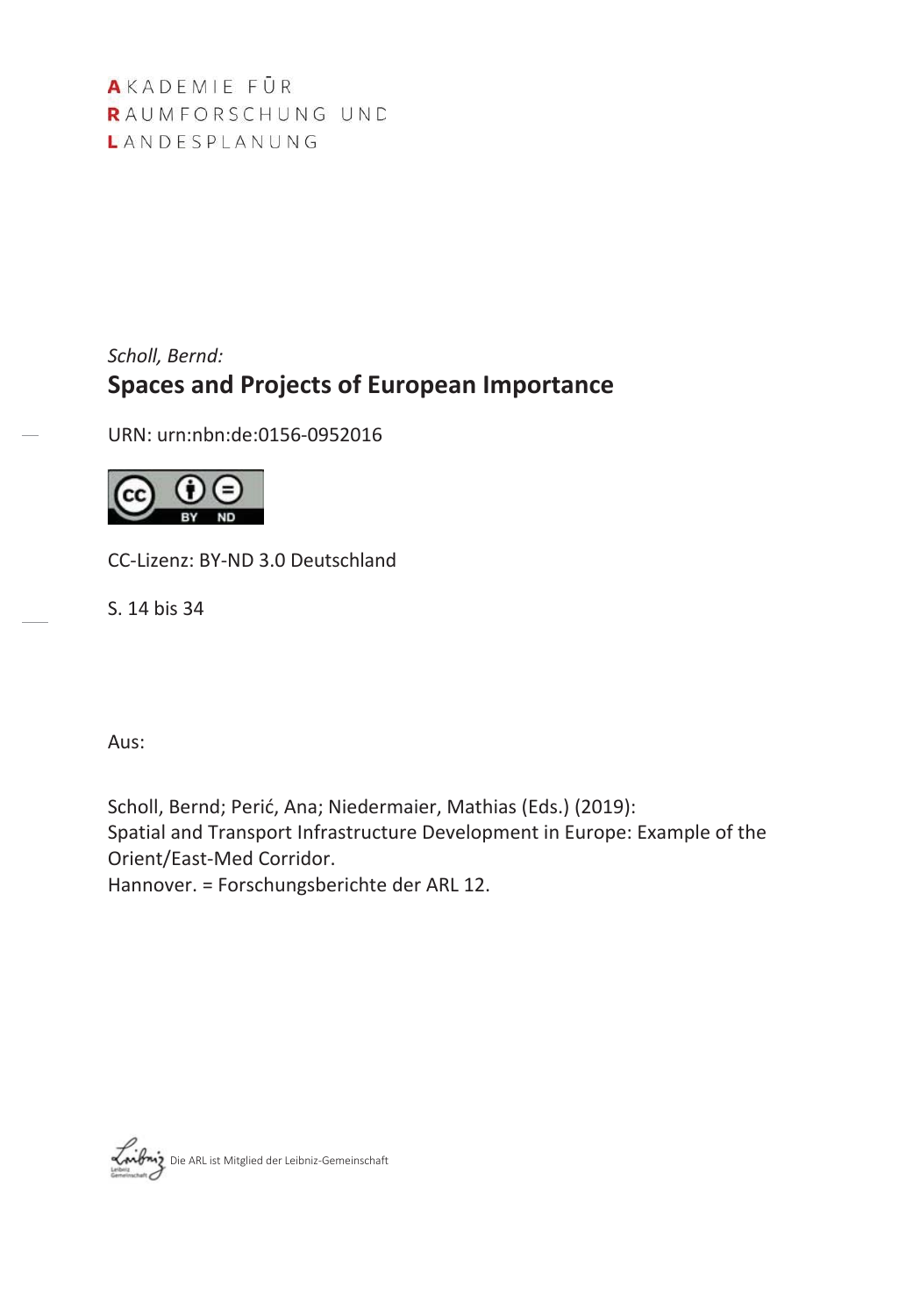### Bernd Scholl

# 1 SPACES AND PROJECTS OF EUROPEAN IMPORTANCE

### **Resume**

- 1 Introduction
- 2 European spatial development: from concept to agenda
- 3 Need for action- and problem-oriented spatial development
- 4 Integrated spatial and transport development in spaces and projects of European importance
- 4.1 TEN-T: a background for European integration
- 4.2 Reduction in travel times
- 4.3 Importance of the harbors as multimodal hubs
- 4.4 Separation of freight transport from passenger transport: bypasses
- 4.5 Problem of missing links
- 4.6 Connections to the Danube river
- 4.7 Integrated development of railway stations and their catchment areas
- 4.8 New Silk Road: Belt and Road Initiative
- 5 Spaces and projects of European importance along the OEM Corridor
- 5.1 Germany
- 5.2 Central Europe
- 5.3 Balkans
- 5.4 Greece
- 6 In conclusion

Literature

## **Abstract**

Europe is facing numerous challenges nowadays. Hence, forces are needed to counteract these challenges and strengthen cohesion in Europe. An easy, but not simple, way to experience the value and meaning of cooperation is through visible, international projects of common European interest in spaces or areas of European importance. Determining such projects and areas is considered a core of the spatial planning approach that sets the priority for taking action in an area according to its specific location or its specific problem. What happens around or alongside such areas is not only important for the respective spatial areas; it is also in the interests of the nation states involved and of the whole of Europe, as well. These spaces and projects can have far-reaching consequences and opportunities that may be exploited or, otherwise, will be lost.

To describe the 'areas and places of European importance', we can start from the following: the compilation of regions and projects of national importance creates a sustainable base for a supranational spatial perspective on various nationally significant areas and projects. Moreover, spaces and projects of European importance are major components of large-scale spatial planning. However, European spatial planning does not exist; in addition, there is no European transport strategy either. And, as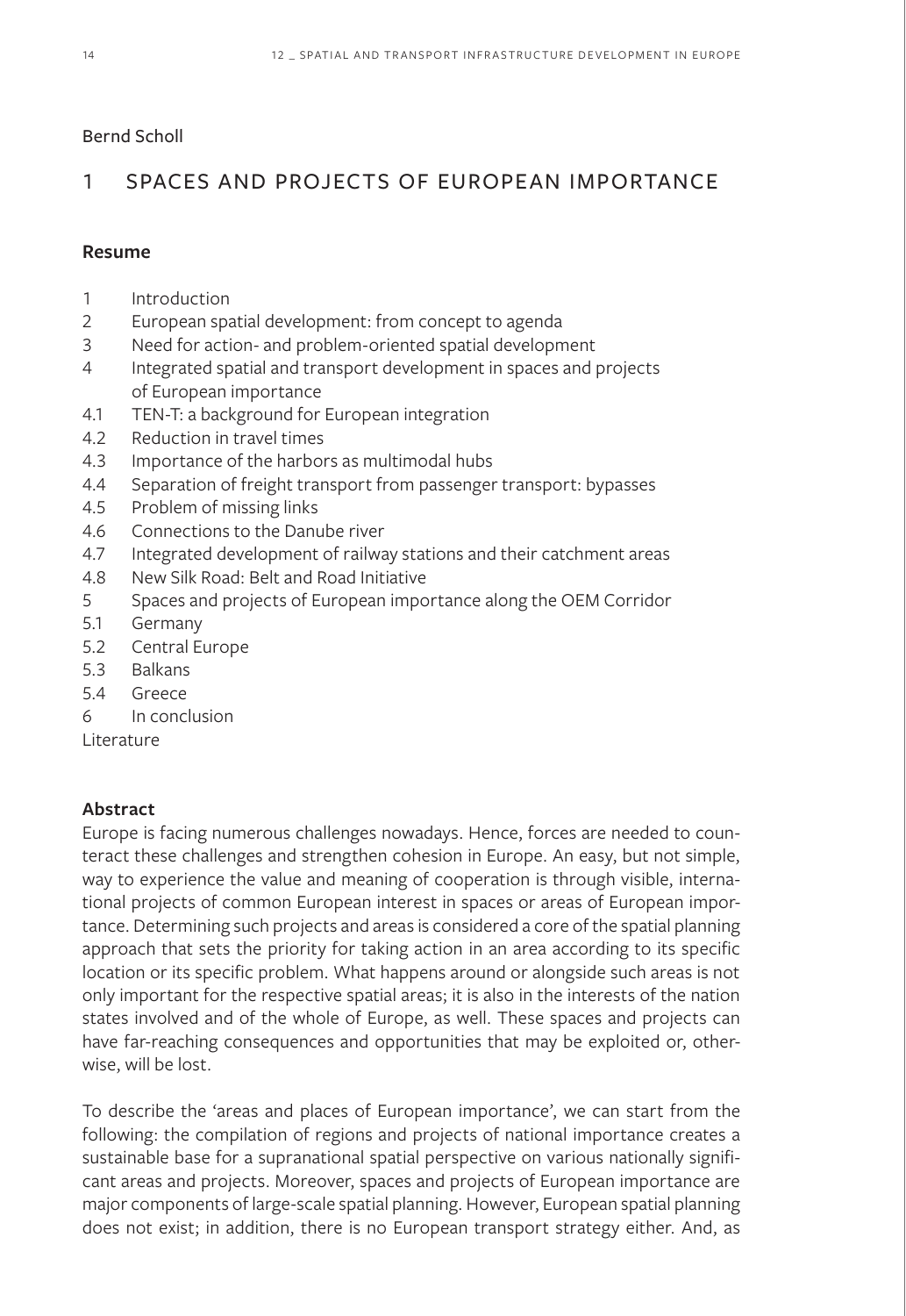there is no European transport strategy, there cannot be an integrated European spatial and transport strategy. Such a strategy would have to set reliable spatial, scheduling and financial priorities. Thus, Europe is left with the task of developing an integrated strategy, which is more than grouping together mutually diversified national visions and plans.

This paper explains the concept of spaces and projects of European importance by using experiences from the INTERREG project entitled CODE 24 (COrridor DEvelopment 24) on the corridor from Rotterdam to Genoa, now known as the Rhine-Alpine Core Network Corridor. Based on the scientific findings from this project, the areas and projects of European importance are identified for the Orient/East-Med Core Network Corridor along with various aspects (such as organizational plans and financial resources) required for integrated spatial and transport development. Finally, this contribution demonstrates that an action-oriented spatial planning approach is needed in order to achieve territorial cohesion in Europe.

#### **Keywords**

European cohesion – supranational cooperation – action-oriented spatial planning – integrated spatial and transport development – Orient/East-Med Corridor

### **Räume und Projekte von europäischer Bedeutung**

#### **Kurzfassung**

Europa steht heute vor zahlreichen Herausforderungen. Daher sind Anstrengungen erforderlich, diesen Herausforderungen zu begegnen und den Zusammenhalt in Europa zu stärken. Ein naheliegender, aber nicht einfacher Weg, den Wert und die Bedeutung der Zusammenarbeit zu erfassen, sind gut sichtbare internationale Projekte von gemeinsamem europäischen Interesse in Räumen bzw. Gebieten von europäischer Bedeutung. Die Festlegung solcher Projekte und Räume ist Kernstück des planerischen Ansatzes, der die Priorität für Maßnahmen in einem Gebiet entsprechend den spezifischen Standorten oder spezifischen Problemen festlegt. Was in oder im Umfeld dieser Räume passiert, ist nicht nur für die jeweiligen Regionen wichtig, sondern es liegt auch im Interesse der beteiligten Nationalstaaten und ganz Europas. Diese Räume und Projekte können weitreichende Folgen und Chancen haben, die genutzt werden können oder andernfalls verloren gehen.

Um die "Räume und Orte von europäischer Bedeutung" zu beschreiben, können wir zunächst davon ausgehen, dass die Gesamtschau von Gebieten und Projekten von nationaler Bedeutung eine verlässliche Grundlage für eine supranationale räumliche Perspektive auf diese Räume und Projekte ermöglicht. Darüber hinaus sind Räume und Projekte von europäischer Bedeutung wichtige Bestandteile der grenzüberschreitenden, großräumigen räumlichen Planung. Eine europäische räumliche Planung gibt es jedoch nicht; ebenso wenig wie eine gemeinsame europäische Verkehrsstrategie. Eine integrierte europäische Raum- und Verkehrsstrategie existiert dementsprechend nicht. Eine solche Strategie müsste verlässliche räumliche, zeitliche und finanzielle Prioritäten setzen. Somit steht Europa vor der Aufgabe, eine integrierte Strategie zu entwickeln, die mehr ist als die Bündelung diverser nationaler Visionen und Pläne.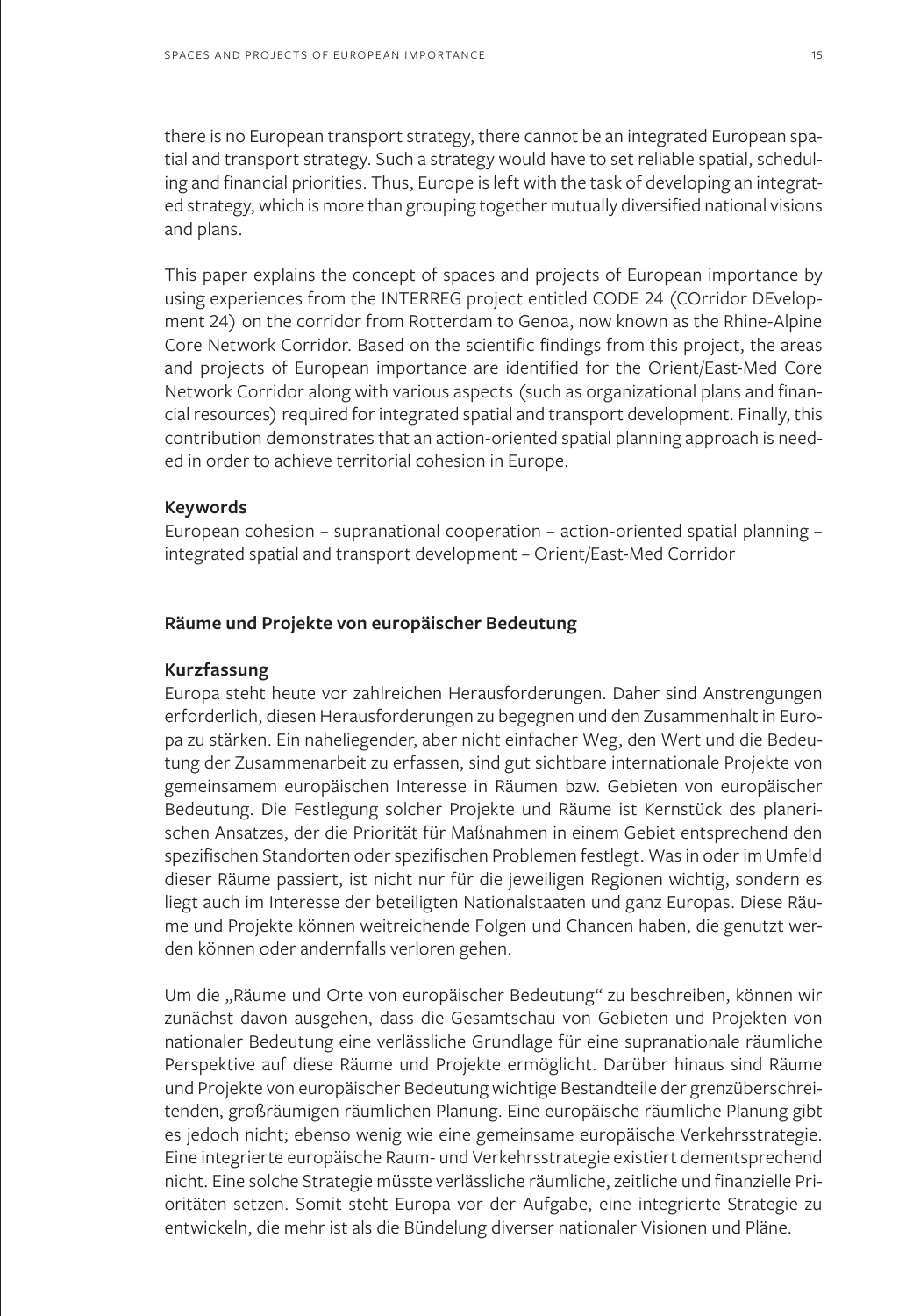Dieser Beitrag erläutert die Zusammenschau von Gebieten und Projekten von europäischer Bedeutung anhand der Erfahrungen aus dem INTERREG-Projekt CODE 24 (COrridor DEvelopment 24) entlang des Korridors Rotterdam–Genua, dem heutigen Kernnetzkorridor Rhein–Alpen. Basierend auf den wissenschaftlichen Erkenntnissen aus diesem Projekt werden die Räume und Projekte von europäischer Bedeutung für den Orient/East-Med Corridor sowie weitere Aspekte (z.B. Organisationspläne und finanzielle Ressourcen) benannt, die für eine integrierte Raum- und Verkehrsentwicklung erforderlich sind. Schließlich zeigt dieser Beitrag, dass ein handlungsorientierter Raumordnungsansatz erforderlich ist, um einen territorialen Zusammenhalt in Europa zu erreichen.

### **Schlüsselwörter**

Europäischer Zusammenhalt – supranationale Zusammenarbeit – handlungsorientierte Raumordnung – integrierte Raum- und Verkehrsentwicklung – Orient/East-Med Corridor

### **1 Introduction**

In order to realize a gradual integrated spatial and transport strategy, two crucial components are needed: an institutional framework for collaboration at a larger (i. e. transnational) scale as well as across scales, and a more action-oriented approach. This approach focuses on the topics and spaces crucial for the development of the entire corridor – spaces and projects of European importance. A pioneer project in applying such an approach was the creation of the EGTC (European grouping of territorial cooperation), when an Interregional Alliance for the Rhine-Alpine Corridor was established in 2015.<sup>1</sup>

Experiences from this unique case stimulated the author to initiate an international working group for the Orient/East-Med (OEM) Corridor under the umbrella of the ARL (Academy for Spatial Research and Planning). The global economic crisis made European cohesion even more vulnerable, and thus collaboration across borders and institutions is more important than ever. This is particularly true for the field of integrated spatial and transport development. While European transport development has a longer tradition, it is important to understand the genesis of spatial planning and development in this context.

So far spatial planning and development in Europe and within the European Union (EU) has been a national task. This paper does not question such a form of task distri-

<sup>1</sup> More than four years of collaboration within the framework of the EU INTERREG Project CODE 24 (https://egtc-rhine-alpine.eu/code24/) paved the way for such a group.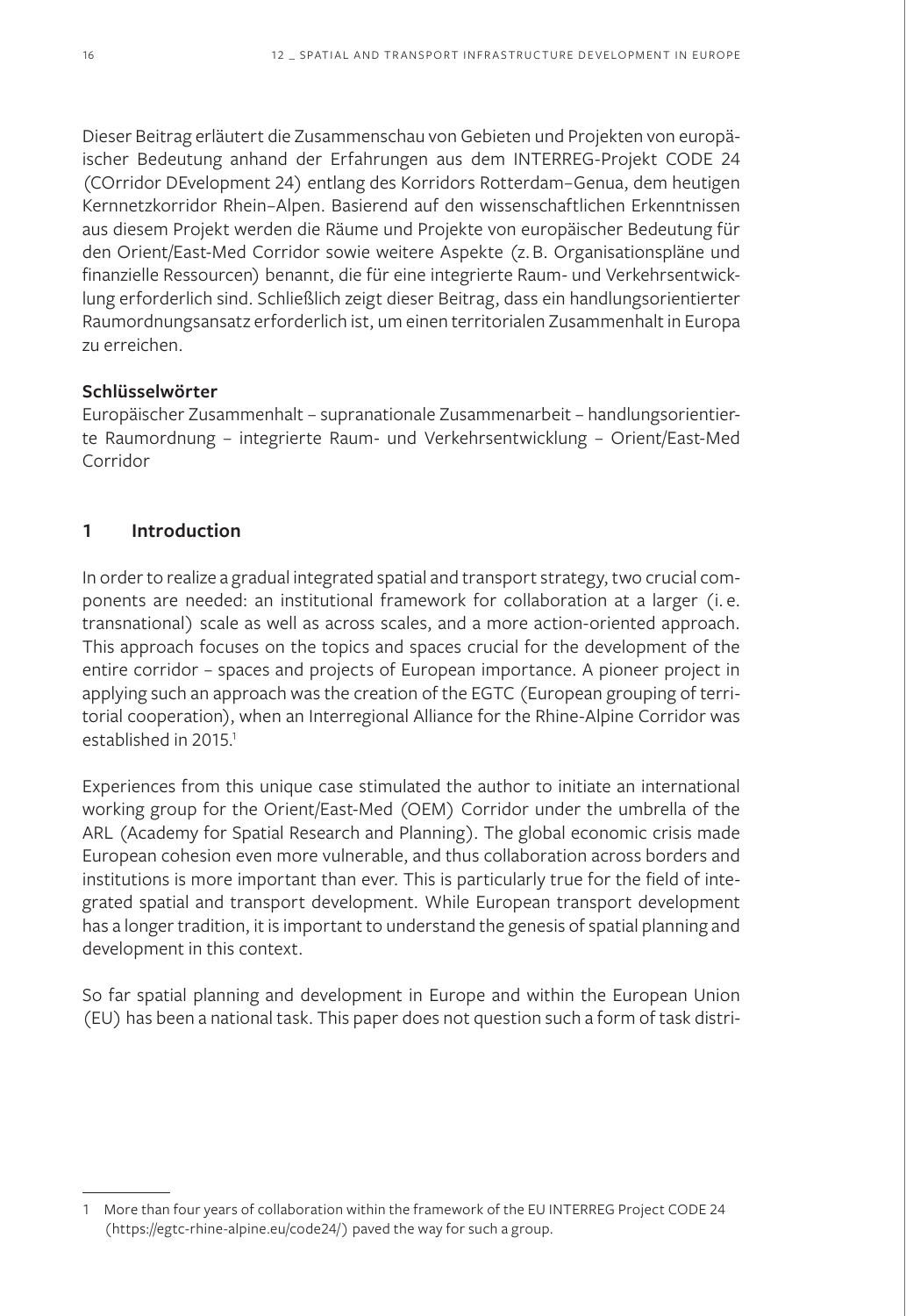bution, which is based on the principle of subsidiarity.<sup>2</sup> On the contrary, the paper aims to promote strengthened collaboration between the various governance levels and spatially relevant actors in a European context.

The paper is structured as follows. After introductory remarks, the genesis of the concept of the 'spaces and projects of European importance' is provided through an overview of the key documents on European spatial planning and development. This is followed by elucidating the need for an action-oriented approach in spatial planning issues of European importance. Further, different aspects of sustainable and integrated spatial and transport development in spaces and projects of European importance are presented, while the identification of such areas and projects along the OEM Corridor is provided in the next section. The conclusion gives the main remarks necessary for further research in the field of European spatial and transport development.

#### **2 European spatial development: from concept to agenda3**

The global economic crisis triggered by the United States in 2008 affected the countries of Europe to various degrees. In addition to economic disparities, maintaining solidarity and peace in Europe is a priority. Spatial planning has a special responsibility here as planning's central task is to bring a wise approach to the use of land, which is a limited resource. Strategic spatial planning, in coordination with sectoral planning, aims to achieve integrated sustainable spatial development (Scholl 2016). This is practiced in different European countries in different ways and with various levels of success, because the approach to land, and therefore to spatial planning, is connected to a considerable extent with the language and planning culture of each country (Reimer/ Getimis/Blotevogel 2014).

The abovementioned global and contextual challenges, however, should not discourage spatial planning actors. Spatial planning can be particularly strengthened through well-founded initiatives and successful examples practiced across scales. In fact, the initiatives of the various EU presidencies and the ministers responsible for spatial planning have highlighted the topic of balanced spatial development achievable through a dialogue between cities, as first explained in the *European Spatial Development Perspective* (ESDP), the seminal document on European spatial planning of the 1990s. More precisely, with the aim to provide an integrated, multi-sector and indicative

<sup>2</sup> The principle of subsidiarity is defined in article 3b of the Lisbon Treaty: "Under the principle of subsidiarity, in areas which do not fall within its exclusive competence, the Union shall act only if and insofar as the objectives of the proposed action cannot be sufficiently achieved by the Member States, either at central level or at regional and local level, but can rather, by reason of the scale or effects of the proposed action, be better achieved at Union level. The institutions of the Union shall apply the principle of subsidiarity as laid down in the Protocol on the application of the principles of subsidiarity and proportionality. National Parliaments ensure compliance with the principle of subsidiarity in accordance with the procedure set out in that Protocol" (Official Journal of the European Union 2007: 12).

<sup>3</sup> This section provides an adapted summary of the history of European spatial planning and development previously presented in detail in the chapter Spatial Planning and Development in a European and Macro-regional Context (Scholl 2016).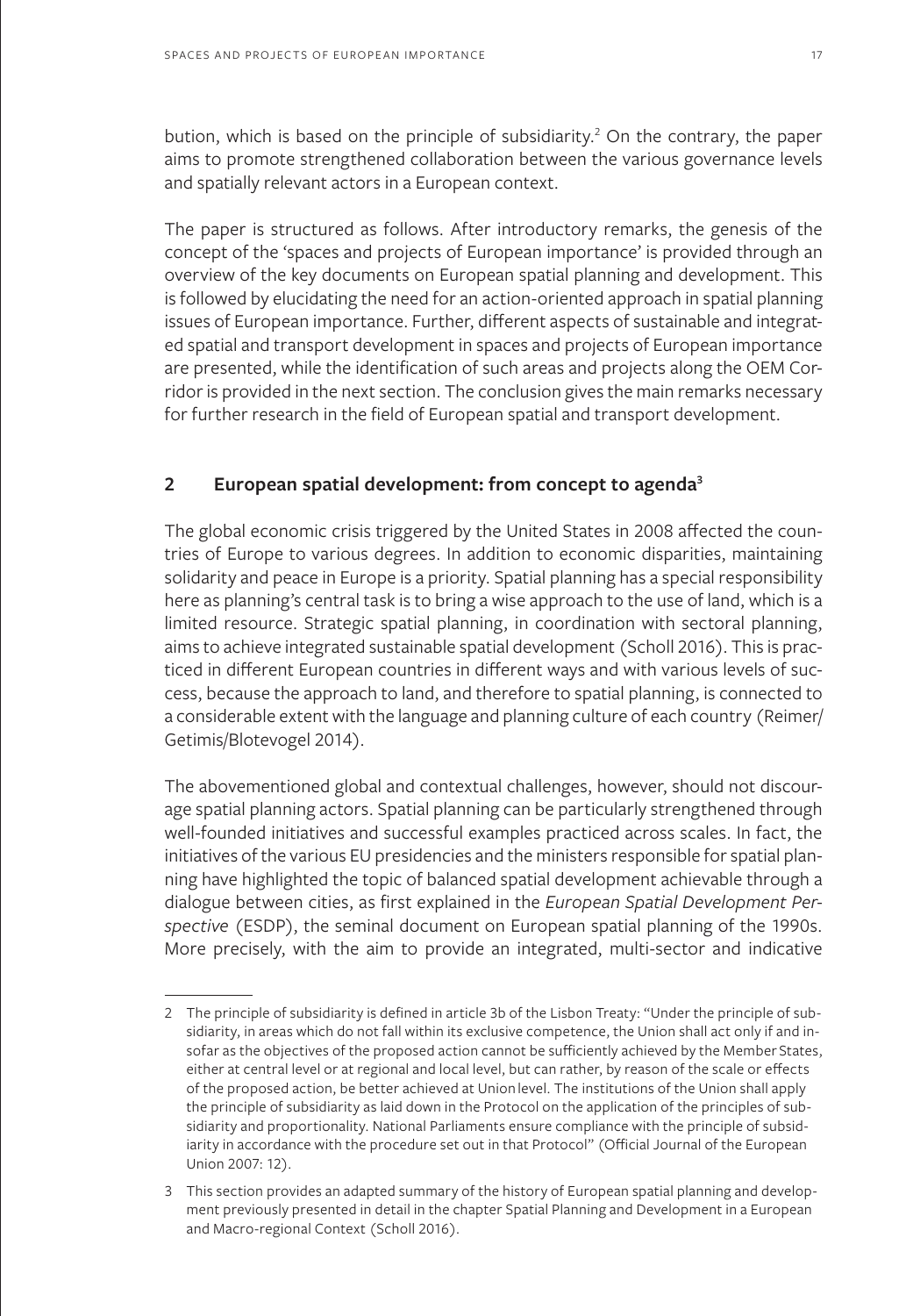strategy for spatial development, the key ideas of ESDP are: 1) to achieve an integrated approach, i.e. not just look at specific sectors of development activity, e.g. environment, economic development, or transport, but to recognize that they all affect each other; 2) to achieve an understanding of spatial development, with the much wider view of sector development vital for an integrative approach; 3) to include strategic actions, which means also to set priorities (CSD 1999).

Further initiatives came from this foundation, which produced the first generation of the transnational INTERREG Cooperation Program, among others, and the establishment of a European Spatial Observation Network (ESPON) (CEC 2008). In 2004, an intensive debate on European spatial development started under the Dutch EU presidency with questions on EU expansion and the contributions of spatial development to the *Lisbon Strategy* (European Council 2000). Its further development led to the *Territorial Agenda 2007* aimed at a competitive sustainable Europe of diverse multi-faceted regions (EU Ministers 2007a).

In order to convey the importance of an expanded Europe and the states' noteworthy contributions to this, the German EU presidency passed the *Leipzig Charter on the Sustainable Cities* (EU Ministers 2007b) in 2007. Under the Hungarian presidency, the Territorial Agenda was finally further developed by the ministers responsible for spatial planning and territorial development and passed in 2011 with the title *Territorial Agenda 2020: For an Integrated, Intelligent and Sustainable Europe of Diverse Regions* (EU Ministers 2011)*.* As stated under point 4, the agenda's main aim is "to provide strategic orientations for territorial development, fostering integration of territorial dimensions within different policies at all governance levels and to ensure implementation of the Europe 2020 Strategy according to territorial cohesion principles" (EU Ministers 2011: 3)*.*

The *Territorial Agenda 2020* mainly follows the goal of assisting European regions potentially capable of economic growth. Large-scale regional cooperation, which is desirable for transit spaces of European importance, has less attention for the moment. The macro-regional strategies of the EU have moved in this direction since 2011, similar to that for the Danube area or the Baltic region. The collaborations along the main east-west railway (Paris–Budapest), which has merged into the TEN-T Core Network, have also provided important experience.

Finally, the *Territorial Agenda 2020* clarified that the approach to land issues should be framed in an action-oriented<sup>4</sup> political setting. One conclusion from this is that spatial planning must also be action-oriented (Scholl 1995). In an action-oriented process, important tasks are revealed through mutual approaches and decisions, and solutions are introduced within the framework of well-considered processes. Given that action-oriented European spatial development should start with the tasks to be jointly solved, a common understanding of what tasks this actually concerns, what sort of time sequence is needed for their solution and how the necessary finance should be

<sup>4</sup> Under point 3, the ministers responsible for spatial planning and territorial development state that: "the TA 2020 is our action oriented policy framework to support territorial cohesion in Europe as a new goal of the European Union (EU) introduced by the Treaty of Lisbon" (EU Ministers 2011: 3).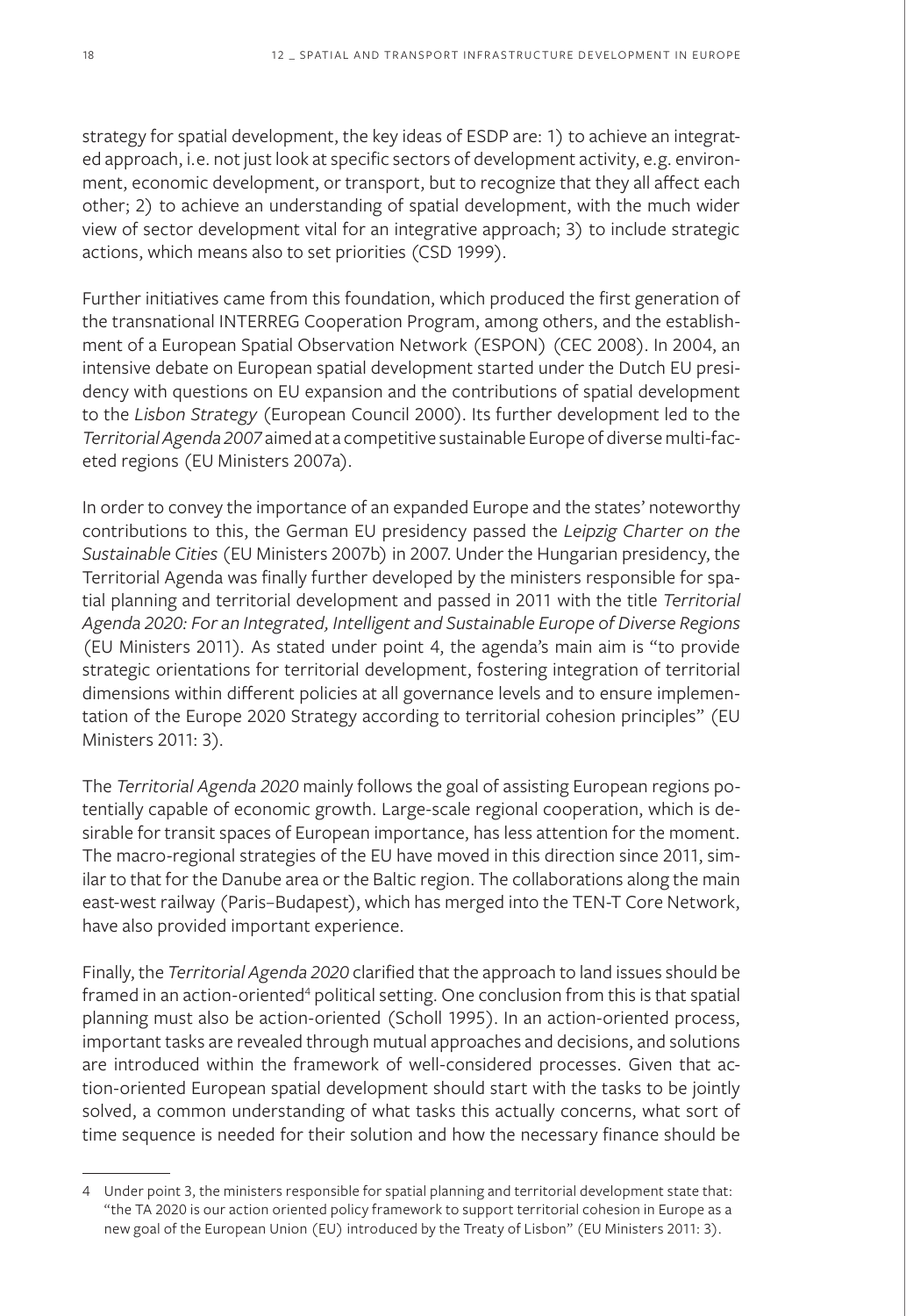raised, it is clear that taking steps in this direction is urgent. One could call it: setting priorities. These processes should start with an identification of the problem (see the chapter *Solving Complex Problems: Applying a Problem-Oriented Approach on the Case of the Orient/East-Med Corridor* in this book) and are explained in detail in the next section.

#### **3 Need for action- and problem-oriented spatial development**

The last decade has seen an intense debate on the basic concepts and programs of European spatial development. Anyone involved in the practice of spatial planning will also discover that spatial planning argumentation in concrete local, regional, or national plans hardly plays a role on the European level. This also relates to the fact that many plans of European importance involve sectors and small spaces as well as areas with fewer problems. In a real sense, action- and problem-oriented European spatial development does not exist (Scholl 2016: 15). This was confirmed by a multi-year exchange among high-ranking European experts from the science and practice of regional spatial development (Scholl 2012). Therefore, attaining sustainable European spatial development requires both action- and problem-oriented approaches.

Action-oriented European spatial development should start with tasks that are concrete, strategically important and in the common European interest. According to the previously explained subsidiarity principle, it is incumbent upon spatial planning and the responsible actors to implement the decisions taken and the appropriate processes. On the regional and national levels, the various tasks bound up with spatial development are already challenging enough, and, without a clear strategy for spatial and transport development that sets authentic priorities and provides planning security through secure financing, they become, in practical terms, nearly unmanageable (Scholl 2016: 16).

However, this deficiency cannot be used as a reason to ignore the European dimension of requiring collaboration across several national boundaries.<sup>5</sup> If the quality level for maintaining connections for entire regions is getting worse, this will also have negative consequences for the economic development of the affected regions. Even the shift of any amount of goods transport from the roads to the rails, as stipulated in the *White Paper on Transport* (CEC 2011) and most of the national planning documents, implies some risks: insufficient rail capacity could displace railway passenger transport, thus once again reducing the quality of public transport connections, which in turn play a central role in the containment of sprawl. The catchment areas of the railway stations and stops are a crystallization point for the philosophy of redeveloping settlements first (Scholl 2016: 16).

<sup>5</sup> When, for example, major investments are made in the harbors of northwest Europe in order to increase their handling capacity, then the transport level in the nearby hinterlands, both inside and outside of the settlement spaces, will need to be adjusted. If in the areas of the transport infrastructures, the corresponding provisions are not made, then increasing traffic jams on the highways and freeways will be the result (Scholl 2016: 16).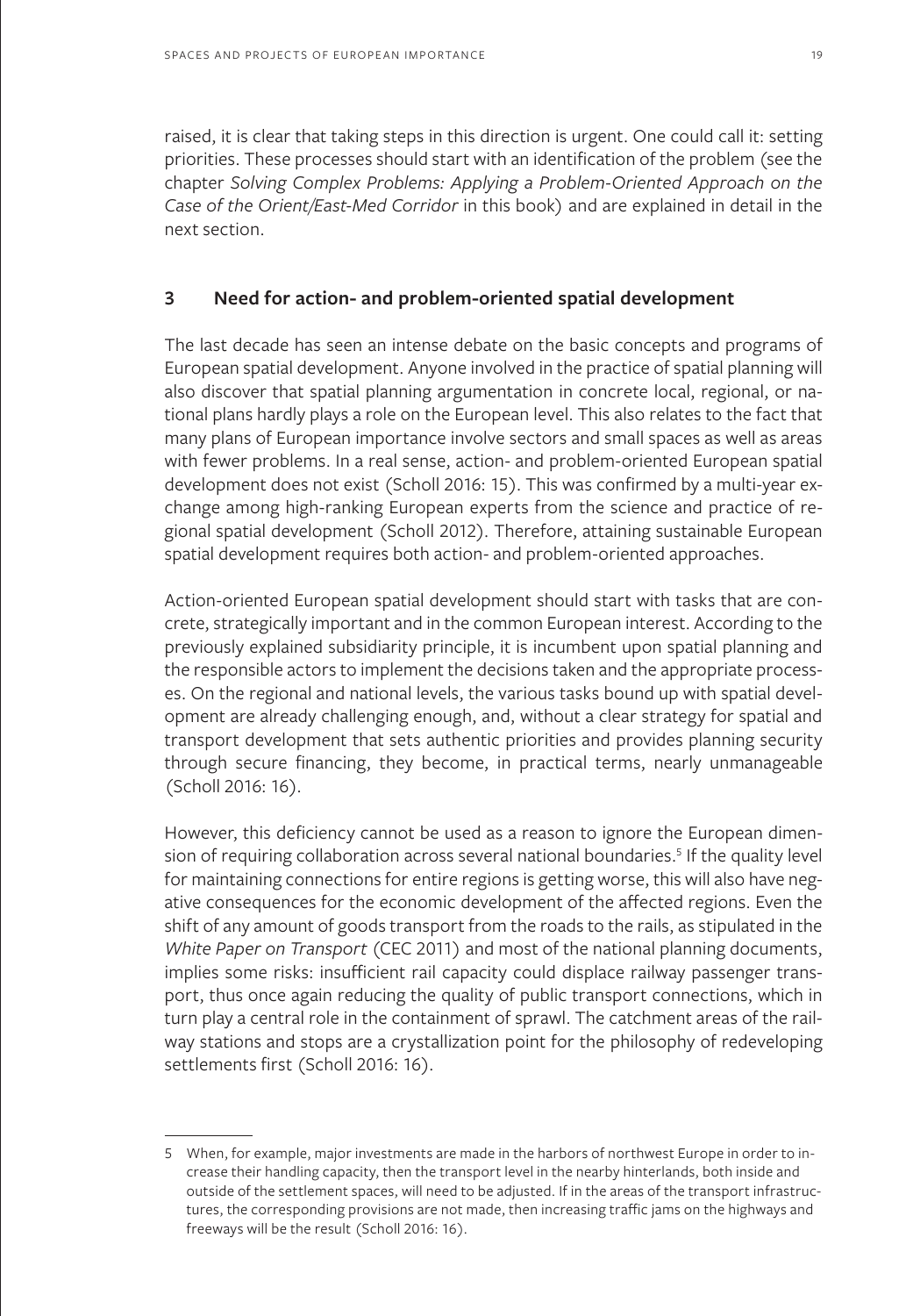Keeping the above in mind, spatial planning and spatial development are all about initiating decisions that will help solve difficult, spatially important tasks under the restraints of working with continually limited resources such as time, personnel, knowledge, finances, etc. (Scholl 2016: 22). In doing so, formal spatial planning procedures and instruments are implemented by default. However, deviations from these spatial development tasks in their usual form are also required. Informal, time-limited, customized processes are more suitable for identifying strategic tasks and appropriate solutions that can be approved and implemented with the usual methods and legislative foundations of the respective countries and institutions (Scholl 2016: 13).<sup>6</sup>

## **4 Integrated spatial and transport development in spaces and projects of European importance**

### **4.1 TEN-T: a background for European integration**

The Trans-European Transport Network (TEN-T), comprising nine Core Network Corridors (Fig. 1), is the main EU transport policy. The intention behind this policy is to produce high-capacity transport and communication infrastructures for a polycentric European network, as proclaimed in the *Territorial Agenda 2020* (EU Ministers 2011: 6).<sup>7</sup> Hence, the TEN-T provides a suitable framework for exploring an issue of integrated spatial and transport development in Europe.

To eliminate current bottlenecks through co-financing from the TEN-T facilities, the integration of the respective countries and regions in the spatial development and spatial planning domains is urgently required. Many countries stipulate that spatial coordination for projects, such as closing gaps in the infrastructural network, must follow legal and formal processes. However, not only are the public agencies important, so is the inclusion of non-governmental organizations (NGOs) and the citizens, which is usually neglected in large-scale infrastructure plans in the areas of transport and energy transfer (Scholl 2016: 19). As a result, spatial planning can play an important role when its actors manage to make the connection between transport development and spatial development generally understandable, both on a large scale and with European standards, i. e. in everyday language, illustrated and defined for the search for integrated solutions (Scholl 2016: 18).

Briefly put, sustainable spatial development can be achieved by providing a capable, attractive public transport system thus simultaneously increasing the capacity for inward development. This builds upon using the reserves of the settlement's building stock instead of allocating new development on greenfield areas. Such an argument makes it clear that an effective interplay between transport development and spatial

<sup>6</sup> An example of such an informal planning approach is the so-called test planning process (Scholl 2011, 2017; Scholl/Vinzens/Staub 2013), where various kinds of agreements and multi-lateral contracts can be prepared. Informal processes can also be used to find cross-border solutions, which can be brought before the respective national and regional legislatures, as currently practiced in the cross-border area of Germany, France and Switzerland (Scholl 2016: 17).

<sup>7</sup> TEN-T consists of two layers: a core network to be completed by 2030 and a comprehensive network feeding into the core network, to be completed by 2050 (EC 2014).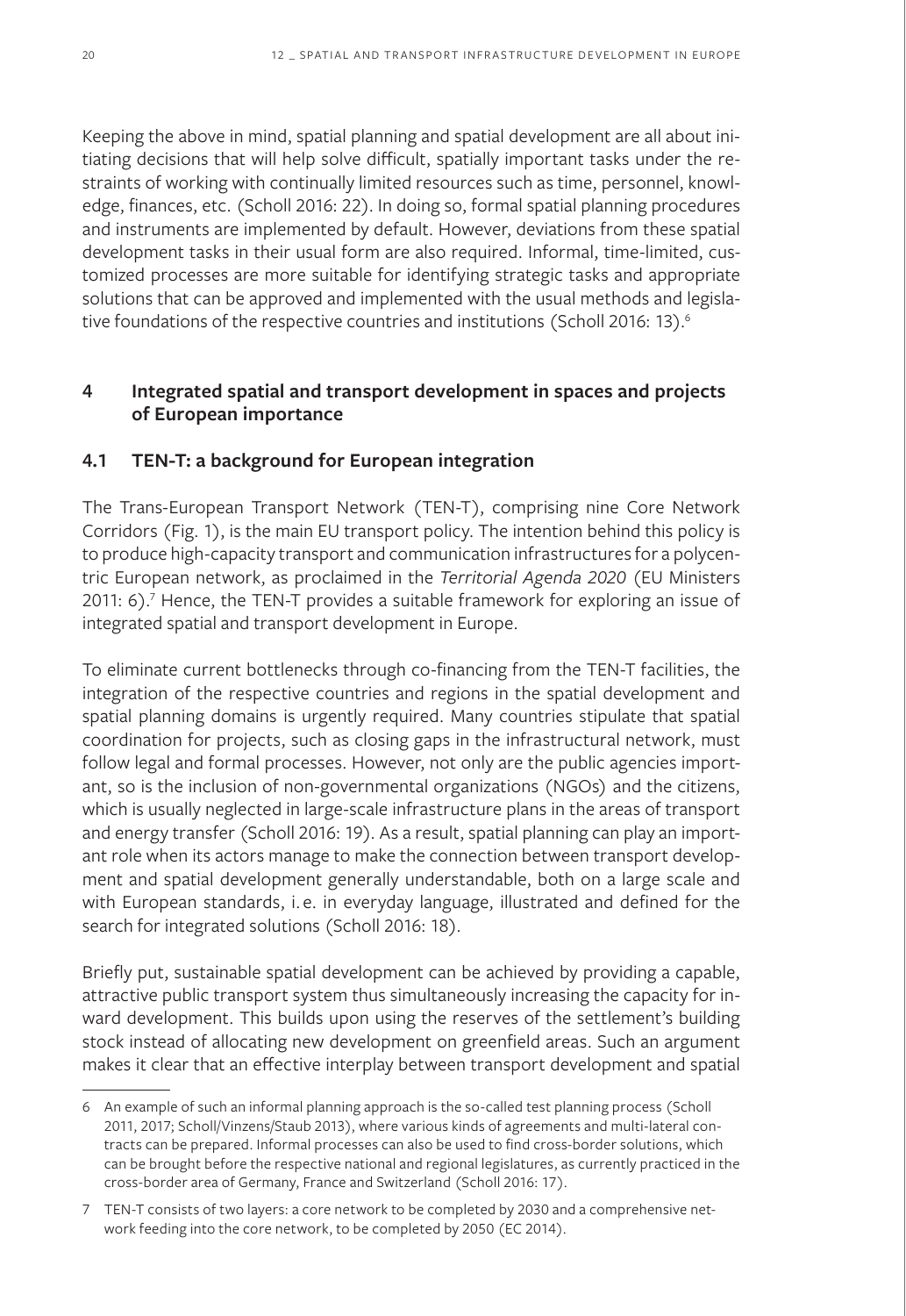

*Fig. 1: Core Network Corridors / Source: EC 2013*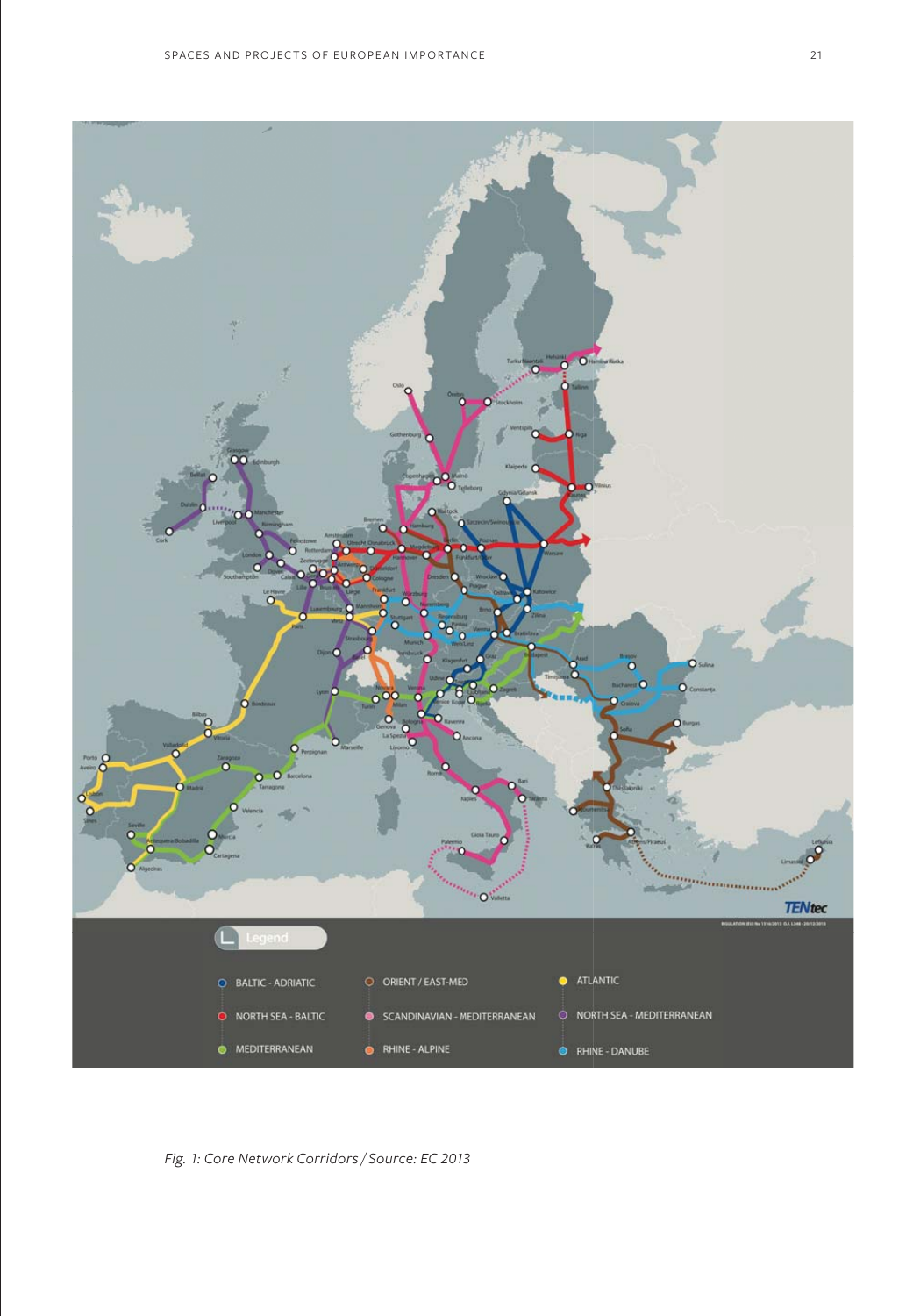development on a European scale, namely for the entire European space, is of extraordinary as well as general European interest. Obviously, if value creation declines in strongly performing regions because of uncoordinated and non-sustainable spatial development, then there will necessarily be fewer means available for the economically weaker regions of Europe (Scholl 2016: 16–17). Therefore, the next section presents various aspects of integrated corridor development in order to deliver evidence and arguments relevant to the design of spaces and projects of European importance. More precisely, each subchapter starts with a generic section based on experience in integrated development from different European regions. This is followed by an assessment of the current conditions observed along the OEM Corridor.

### **4.2 Reduction in travel times**

Spatial development in Europe can be studied along the historic trade routes of European importance. Accordingly, the outcomes of spatial planning activities will influence the future development of the transport carriers, i.e. rails, roads, water and air, and should be, therefore, coordinated with the concerns and interests of the respective regions and cities in the sense of integrated spatial development (Scholl 2016: 25).<sup>8</sup>

In today's economic point of view, people say: time is money. The reduction of travel and transport time is an important matter – as the development of the travel time between Zurich and Milan clearly shows (Fig. 2). The first private postal service at the end of the 16<sup>th</sup> century required 4 days, the opening of the Gotthard railway in 1882 reduced this to 10 hours and with the start of the operation of the two base tunnels, Gotthard (end of 2016) and Ceneri (end of 2021), it will be just over 2 hours. The space-time ratio has changed dramatically; northern and southern Europe are moving even closer together.

As investigations conducted by the ARL international working group have shown (see the chapter *Long-Distance Passenger Rail Services: Review and Improvement* in this book), a reduction in travel time along the OEM Corridor is eminently desirable. In particular, travel times of less than four hours between important metropolitan regions play a decisive role (Tab. 1). The railway can then compete with planes and motorized individual transport. The factor of travel time reduction has a lot of potential as demonstrated by this comparison of important metropolitan routes before and after the realization of projects already in operation or in preparation.

<sup>8</sup> Transit spaces are areas that have an intensive exchange of goods, services and people. Many of these spaces started ages ago as footpaths that became trade routes and then developed into important sites, regions, and landscapes that are now connected to each other by both land and water routes. Who hasn't heard of the Silk Road, the Salt Road or the Amber Road? Traders had to undertake long and arduous journeys through rough terrain and unknown regions in order to acquire exotic wares and bring them back home. They not only brought tea, coffee, silk and spices with them, but also exciting stories from their travels. Many myths and legends have grown up around these old trade routes that still fascinate us today. And, naturally, such routes also brought with them an intensive cultural exchange. Buildings and cultural artefacts of quite different types bear witness to this along the ancient trade routes. Trade routes have strongly influenced mankind's behavior and, in the best cases, they also brought prosperity (Scholl 2016: 26).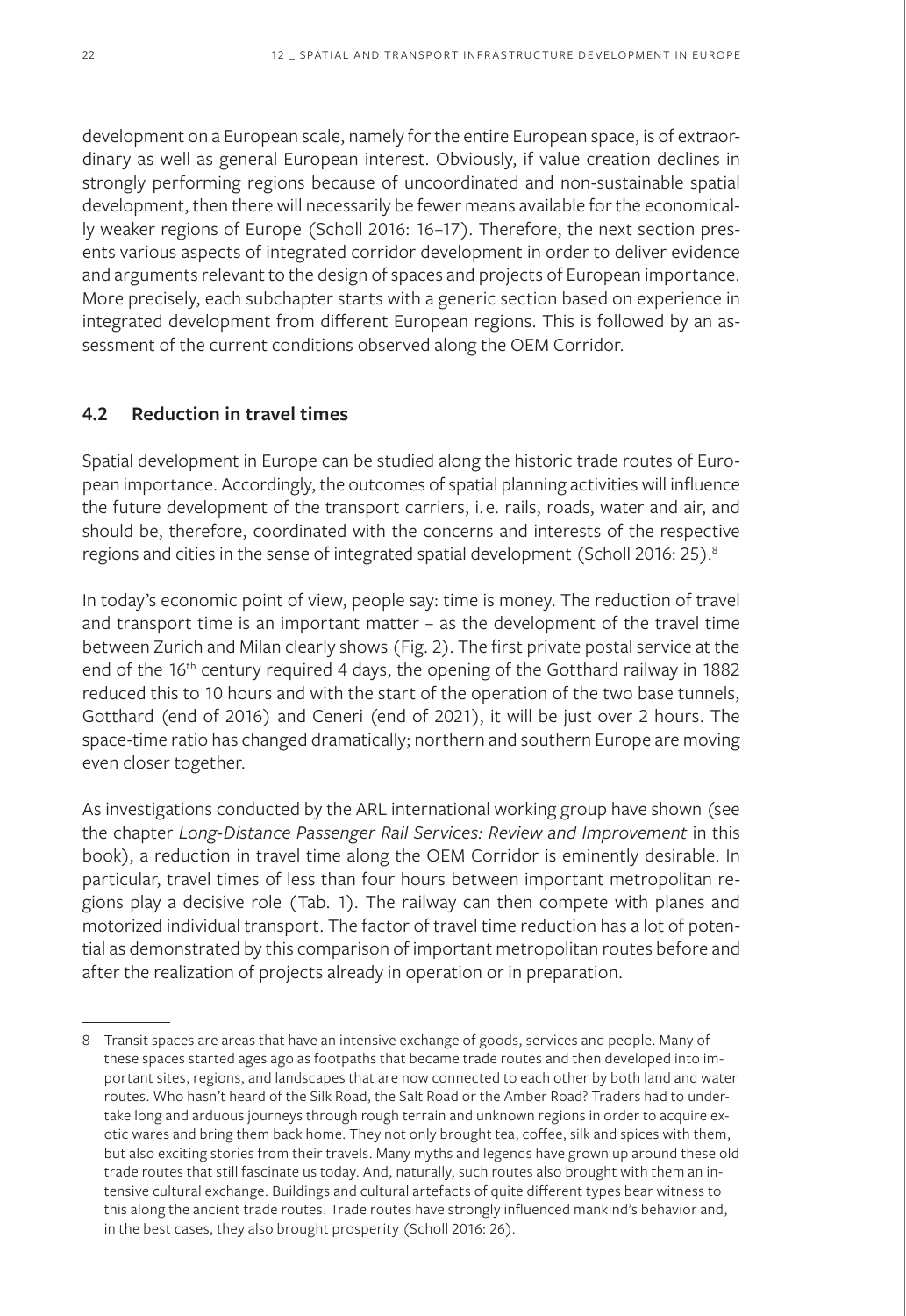

*Fig. 2: Reduction of travel time between Zurich and Milan over time / Source: Alp Transit*

| Relation                               | Rail<br>distance | Travel Time 2018 /<br>average speed | Travel Time 2030 /<br>average speed  |
|----------------------------------------|------------------|-------------------------------------|--------------------------------------|
| Hamburg-Berlin                         | 300km            | 01:45 / 170km/h                     | 01:45 / 170km/h                      |
| Berlin-Dresden-Prague                  | 375 km           | 04:15 / 90 km/h                     | 03:45 / 100 km/h                     |
| Prague-Vienna<br>Prague-Bratislava     | 400km<br>400km   | 04:00 / 100 km/h<br>04:00 / 100km/h | 03:45 / 110 km/h<br>04:00 / 100 km/h |
| Vienna-Budapest<br>Bratislava-Budapest | 250km<br>225km   | 02:45 / 90km/h<br>02:30 / 90 km/h   | 02:30 / 100km/h<br>02:30/90km/h      |
| <b>Budapest-Belgrade</b>               | 375 km           | 08:15 / 50 km/h                     | 02:45 / 140km/h                      |
| Belgrade-Sofia                         | 450km            | 10:15 / 40 km/h                     | 08:00/60km/h                         |
| Sofia-Thessaloniki                     | 350km            | 07:30 / 50 km/h                     | 07:00 / 50 km/h                      |
| Thessaloniki-Athens                    | 500km            | 05:30/90km/h                        | 04:00 / 120 km/h                     |
| Athens-Patras                          | 225km            | 03:00 / 70 km/h                     | 02:30/90km/h                         |

*Tab. 1: Projected improvement in travel times 2018–2030 / Source: ARL 2019*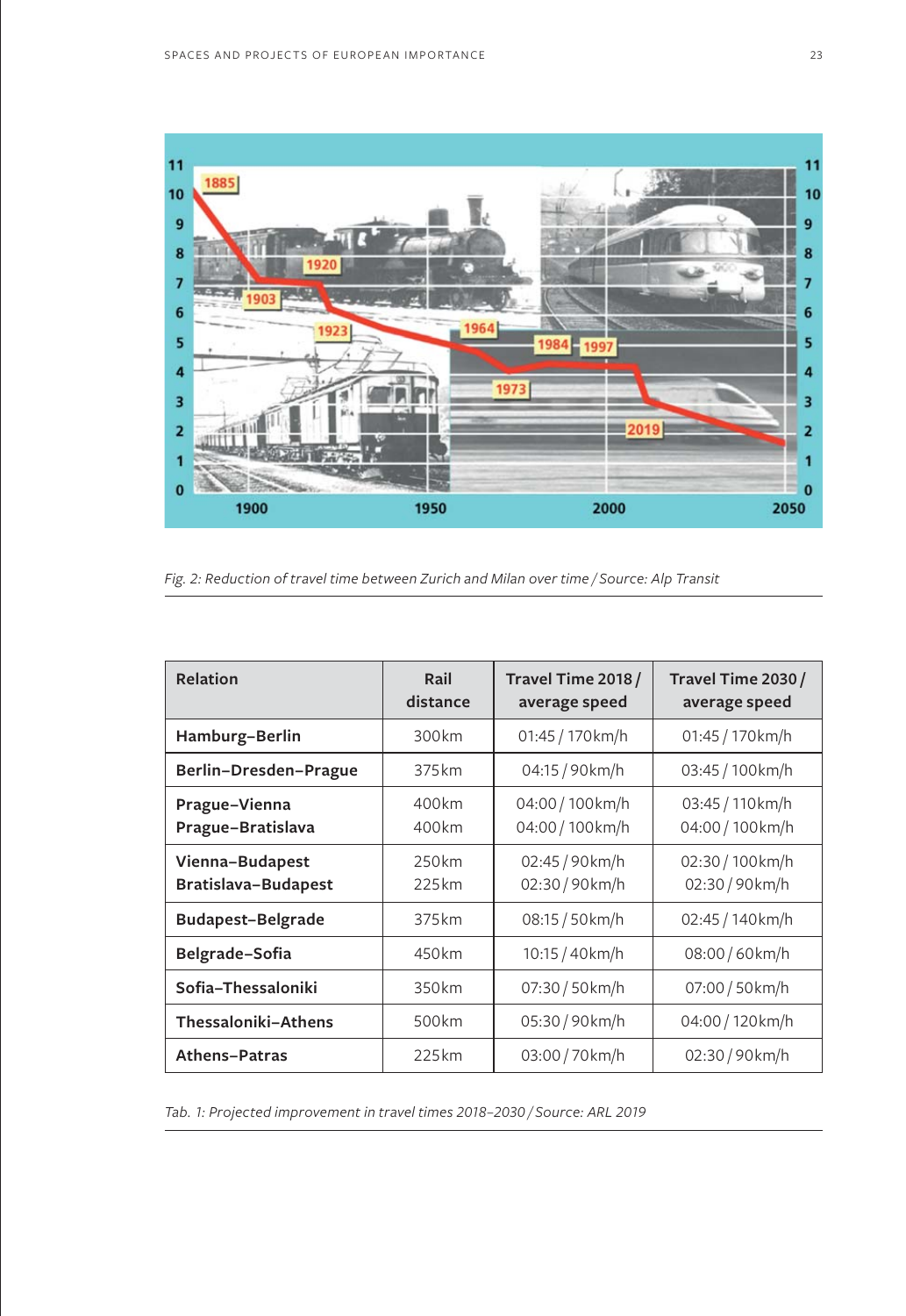#### **4.3 Importance of the harbors as multimodal hubs**

A strong increase in transport in the north-south direction can be expected for 2030 as globalization continues to grow. The world is changing slowly but steadily into one single large market. In particular, economic growth in Asia and the increase of goods exchange within the EU will play a vital role. The Mediterranean Sea has taken over from the North Atlantic as the main shipping route for maritime exchange. In the long term, it will be important to take the opportunity to use the harbor potential situated on the Mediterranean and Adriatic coasts to achieve balanced European goods exchange. Highly productive hinterland connections, in particular those on railway systems, like the northwest European harbors, will, as before, play a decisive role (Scholl 2016: 26).

At present, the main parties dealing with sea transport in Europe are the ZARA harbors (Zeebrugge, Antwerp, Rotterdam, Amsterdam) and the German harbors (Wilhelmshaven, Hamburg, Bremen, Bremerhaven). Antwerp and Rotterdam alone had a turnover of more than 16 million TEU<sup>9</sup> in 2010. By 2020, a redoubling of capacities to over 36 million TEU is expected (UNCTAD 2017).

The preference for northern harbors over Mediterranean harbors is indicated by the financial capacities of these regions and the much larger and more effective cargo handling facilities, as well as better hinterland connections, e.g. waterways, railways and high-capacity roads. The container capacities of Rotterdam are five times larger than those of the Ligurian harbors (Savona, Genoa and la Spezia) put together. The harbors in northern Europe, particularly in Rotterdam, have invested massively in the extension of their harbor infrastructures. Rotterdam will increase its cargo handling capacity with the harbor extension of Maasvlakte from about 450 million tons at present to about 700 million tons in 2035. However, the harbor extension will make it increasingly difficult to guarantee smooth hinterland transport. In the Netherlands, the launch of the Betuwe line was achieved in 2007 under considerable pressure. Starting in 2015, the full use of this line between Oberhausen and Emmerich will require a third track and a block concentration, which will not be available because the German railway network has other priorities. From this point, commissioning and other costs of around 2 billion euros are expected for the year 2023 (Scholl 2016: 32).

The northern harbors of the OEM Corridor (Hamburg, Bremen, Wilhelmshaven) also have considerable handling capacity at their disposal (Fig. 3). In connection with the dynamic development of the population and the expansion of public passenger transportation, bottlenecks are already present in hinterland transport. Various construction projects and new building plans in the triangle Hamburg/Bremen/Hannover are intended to eliminate bottlenecks.

<sup>9</sup> TEU is the abbreviation for twenty-foot equivalent unit, a measure of the capacity of container ships and harbor cargo handling amounts.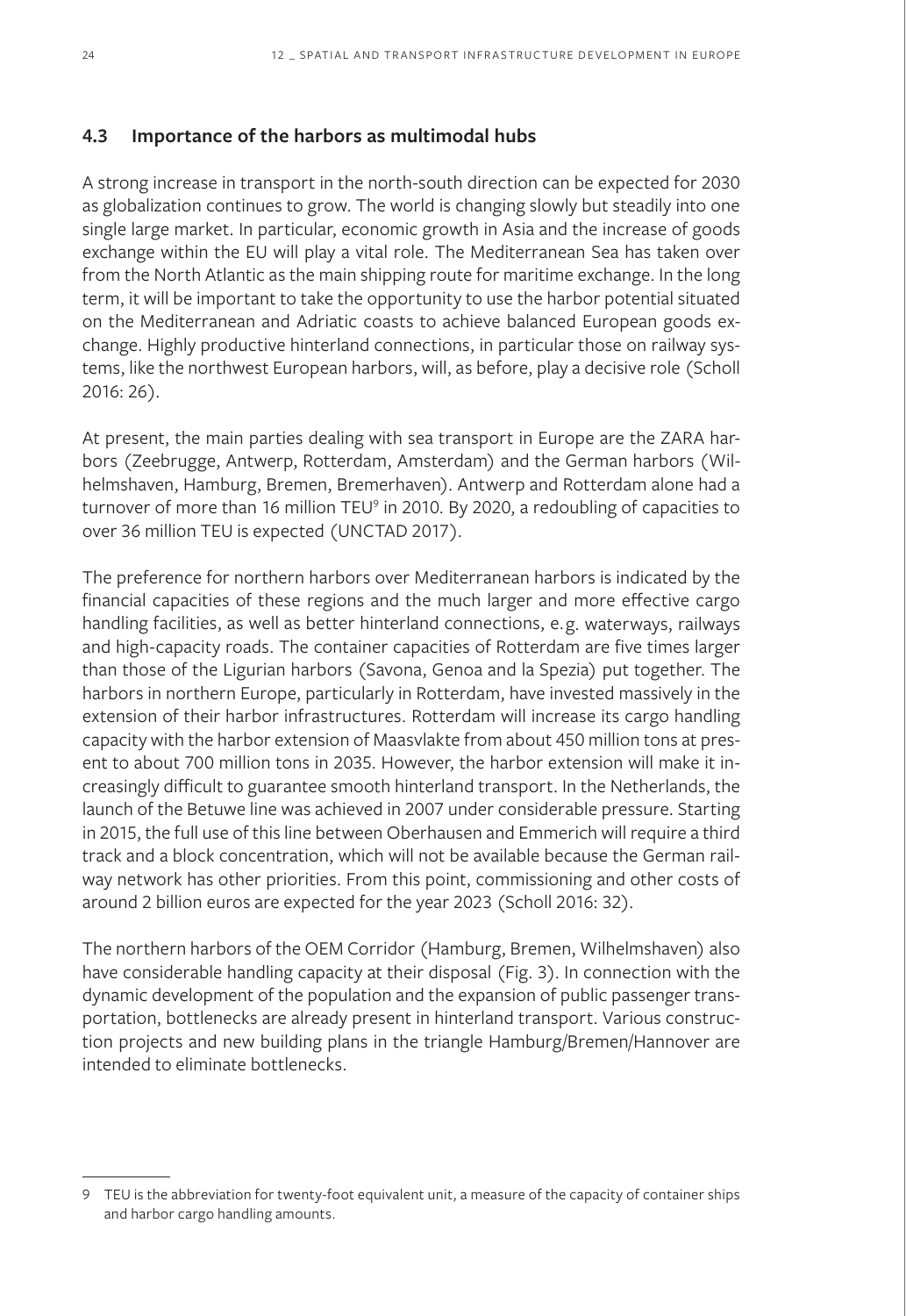

*Fig. 3: Harbor development along the Rhine-Alpine Corridor and OEM Corridor / Source: Mathias Niedermaier, ETH/IRL, Chair of Spatial Development*

From the southern maritime harbors of the OEM Corridor, Piraeus and Thessaloniki, northwards towards the hinterland, the attainable speeds and level of services at the border checkpoints are insufficient. For all these reasons, it is practical that the investments should benefit both freight and passenger transport. This is also the main reason why the corridor should operate extensively in mixed transport (freight and passengers). The build-up of the corridor should, as a rule, comply with speeds in the range of 160–180km/h. The projects that result from these requirements are all of European interest. Their realization, therefore, lies in spaces of European importance.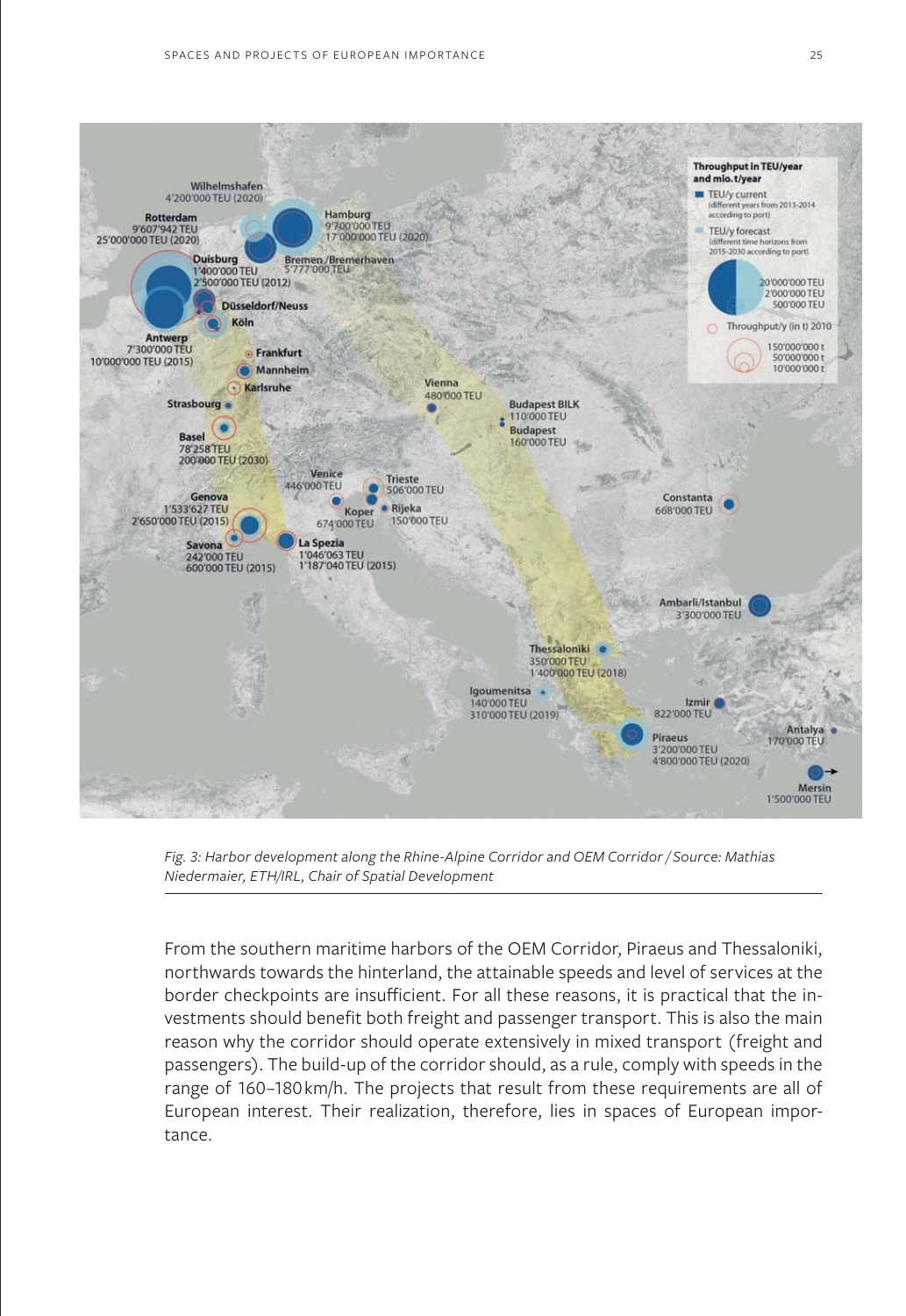### **4.4 Separation of freight transport from passenger transport: bypasses**

As mentioned, the corridor should operate extensively in mixed transport. Exceptions should be pursued, especially in the densely settled metropolitan areas. There, freight transport should be separated from passenger transport through the use of bypasses. This is mainly because of the noise pollution from freight transport, but also because derailments and accidents with dangerous goods in densely settled areas should definitely be avoided. If that cannot be managed, then freight trains must be comprehensively inspected nationwide for anomalies, e.g. hot boxes, shifting or sliding loads, broken axles, etc., in order to identify problems early – as is practiced in Switzerland. In densely settled areas, the resulting effects are even more serious, therefore, in expanded or new stretches, e.g. the Freiburg area in the Rhine-Alpine Corridor, freight transport will be separated from passenger transport.

From the OEM Corridor perspective, an example of the freight bypass exists in the commercial harbor of Piraeus. This bypass offers appropriate infrastructure for freight traffic and relieves the inhabitants of Athens from the emissions and risks resulting from freight transit through densely settled metropolitan areas.

Further investigations should be provided to explore possible bypasses in other densely populated regions. It is important that route sections along the corridor where the separation of freight and passenger transport could be provided should be investigated in the near future because this involves integrating space for the bypasses in the land-use plans of the various responsible authorities. Without these measures, settlement extensions in relevant areas could undermine these options.

### **4.5 Problem of missing links**

Missing connections between various centers are a major problem limiting the usefulness of earlier one-time investments. The elimination of missing links is a complex issue. Countless different interests must be clarified through practical but sensitive informal processes. In order that investments for the construction of comprehensive infrastructure can be fully effective and that opportunities for sustainable spatial development can be used, actors of the EU should also participate in appropriate processes. Another possibility is that special financial support from the EU would stimulate such processes. Therefore, spaces with missing links are likewise spaces of European importance.

Looking at the OEM Corridor, a distinctive missing link is the still unresolved connection of the city of Patras to the newly built Rio stretching from Athens. Circuitous changing of coaches makes the use of the railway unattractive to passengers. There is a danger that multi-year delays could occur (see the chapter *The Importance of Informal Planning in Greece* in this book). Another example is the to-date unrealized electrified track connection to the passenger harbor of Athens – with approx. 17 million passengers in 2017, it is still the largest passenger harbor in Europe (PPA 2018) – with a direct connection to Thessaloniki or Patras. Better and faster regional connections would allow the potential of the harbor and its future development, e.g. long-distance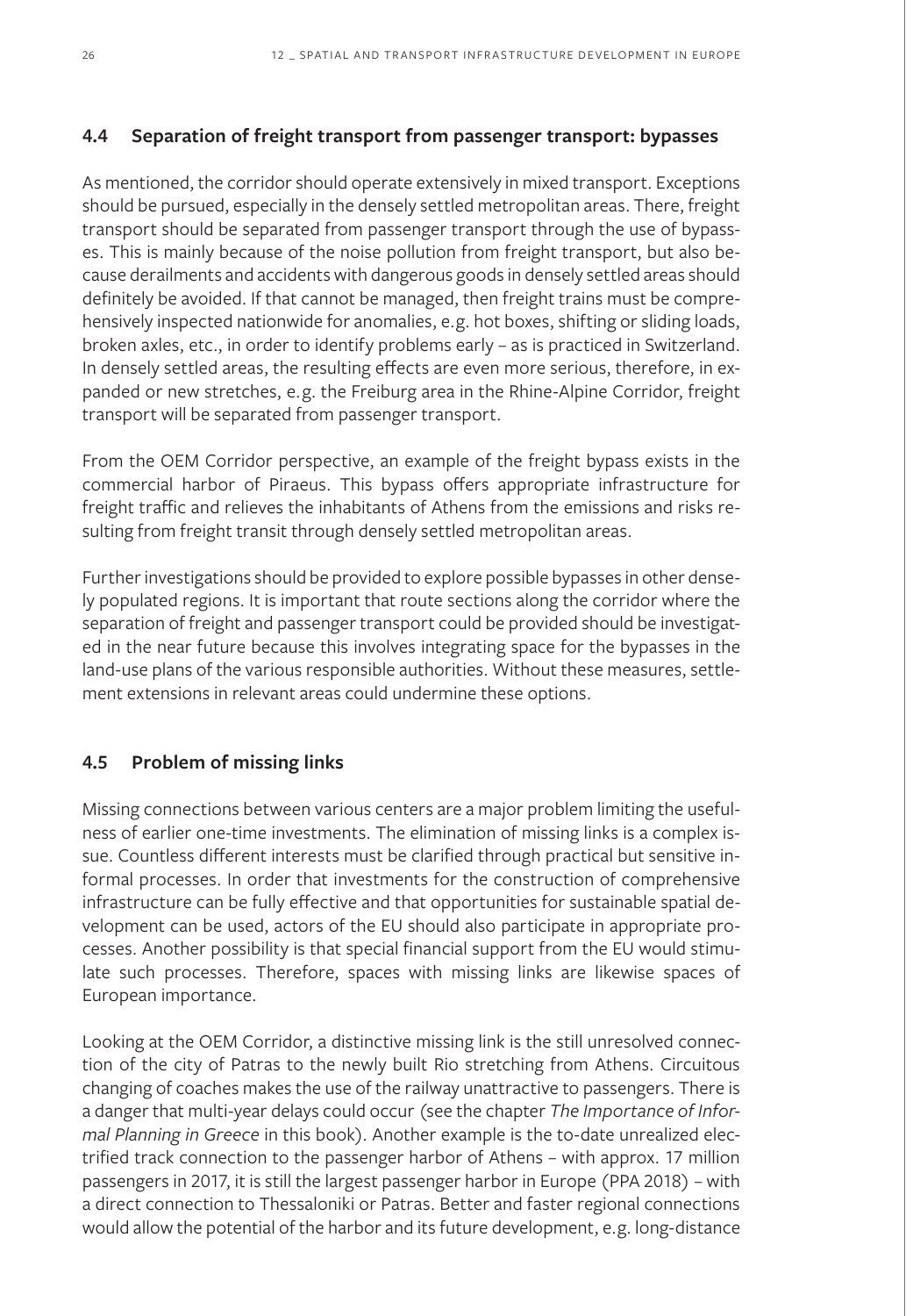trains to Thessaloniki and Patras, to be fulfilled particularly for tourism. Finally, the border-crossing connections from Greece to the north are inadequate and interrupted, for example, from Sofia to Thessaloniki. This means cross-border transport with Bulgaria must be more or less completely undertaken by road. The potential here for a railway for cross-border economic, business and tourist transport is high.

### **4.6 Connections to the Danube river**

Modernized inland ports function as multimodal platforms for global freight turnover. Therefore, important river catchment areas are considered as spaces and projects of European importance. Waterfronts can also be interesting elements for urban development. However, this can lead to conflicts with the visions provided in the plans for the construction and modernization of harbors. Because of insufficient transport capacity on high performance roads and railways in the corridor, partially due to decades of delays in the planned commissioning of new and upgraded routes, especially in railway transport, waterways could also play an important role as a strategic reserve. For example, the Rhine river has sufficient reserves as a waterway to be able to relieve road transport and, if need be, railway bottlenecks (Braun 2018). In cases of disruption, waterways can also contribute to the robustness of the entire system.<sup>10</sup>

Many Danube harbors exhibit considerable potential in this respect, as confirmed by inspections and surveys in Budapest and Belgrade. A systematic examination of the integrated cooperative effect of harbors on the Danube and the targeted railway system are desirable. Projects resulting from this could be in Europe's interests.

## **4.7 Integrated development of railway stations and their catchment areas**

It has been mentioned many times that sustainable settlement development should be directed inwards rather than outwards to new land. Railway stations are crystallization points of this transit-oriented development (TOD). In the Rhine-Alpine Corridor, for example, it could be shown that land reserves exist for ca. 5–7 million residents in the catchment areas of the larger railway stations over the entire corridor (Drewello/ Scholl 2016; Günther 2016; Tosoni 2015).

Inspections at hot spots, investigations and the evaluation of relevant data indicate that large reserves also exist along the OEM Corridor. Cities such as Hamburg, Berlin and Vienna have consequently in recent years and decades taken advantage of the potential areas in the catchment areas of railway stations. In Berlin and Vienna, new urban districts have grown up around the main railway stations. In Budapest, Belgrade, Athens and Patras, there are large transformation areas for which plans, in

<sup>10</sup> Impressive proof of this was provided when an accident occurred in the tunnel near Rastatt in the Rhine-Alpine Corridor. The stretch was blocked for all freight transport for nearly two months. During this time, the harbors of Basel and Strasbourg took on the additional handling. Moreover, Basel harbor plans to increase its importance through a renovation of the harbor as a tri-modal platform. Through freeing up areas that are no longer needed, urban development is clearly promoted.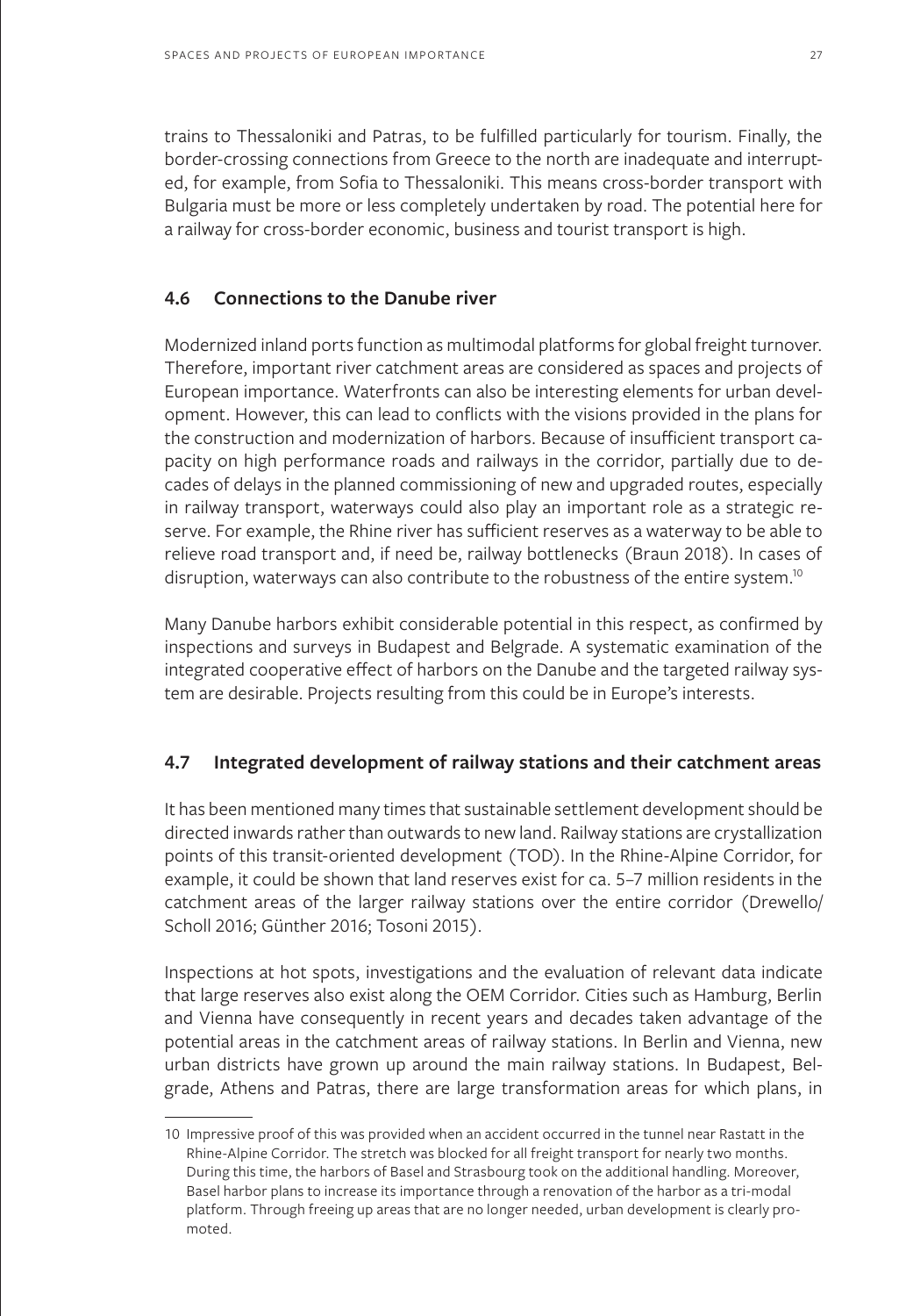part, already exist. As a rule, it is the development of the railway stations – obviously, in relation to the development of the railways – that is the stimulus for urban development. Seldom does it operate in the other direction. Infrastructure development in the railway area is also urban development and promotes economic development.

### **4.8 New Silk Road: Belt and Road Initiative**

The Chinese New Silk Road initiative is intended to contribute to the development and security of the Eurasian continent and to maritime connections. Various projects are connected with the initiative including major commitments, investments and financial assistance. The development of Piraeus harbor into a high-performance container hub has been part of the plan since 2009. The container turnover developed from nearly 900,000 in 2010 with almost a four-fold increase to 3.69 million TEU in 2017 (COSCO 2018). The intention of the operators and a majority of the owners is to develop Piraeus into the 'Rotterdam of the South'. From Piraeus, feeder ships will serve the Mediterranean harbor cities where the goods will be transfered to the railways, thus fulfilling the Balkan's goal of using rail over road.

Of special interest are the high-performance rail connections in Hungary that function as a catchment area of Piraeus harbor. Plans to include Thessaloniki are also part of the scheme. Another key project is the construction of the Belgrade-Budapest route, also supported by Chinese know-how and credit. These projects are intended to provide a land-sea express route to central Europe (Bastian 2017). The extension of the broad-gauge railway from its current end point in Košice, Slovakia to Austria (ca. 400km) is also part of this connection. The ultimate goal is to produce a continuous rail connection through the Ukraine and Russia to China.

All of these investments will significantly improve accessibility along the OEM Corridor. Railway stations and logistics turntables and switchyards will be revaluated, which holds new opportunities – as well as challenges – for future settlement development. However, it appears that this plan is not rooted in a European strategy for the spatial and transport development of southeast Europe. In fact, there is still no clear European answer, as emphasized in a remarkable manner at the Munich Security Conference by the former German Federal Minister for Foreign Affairs, Sigmar Gabriel (Gabriel 2018):

*"With China's ascent, the balance will be shifted massively. The initiative for a new Silk Road is not, well, not what some in Germany might believe, a sentimental memory of Marco Polo. No, it stands for the attempt to establish a comprehensive system for imprinting the world in the interests of China. China appears at present as the only nation in the world with truly global, geo-strategic ideas and it consistently*  follows this ideal. I am not reproaching China for this idea and this intention. It is *China's right to develop such ideas. However, it is our side; we, as the 'West', do not have any strategy available to help us find a new balance in worldwide interests, one that places value on equality and on joint added-value and not just on the zero-sum situation of one-sided interest".*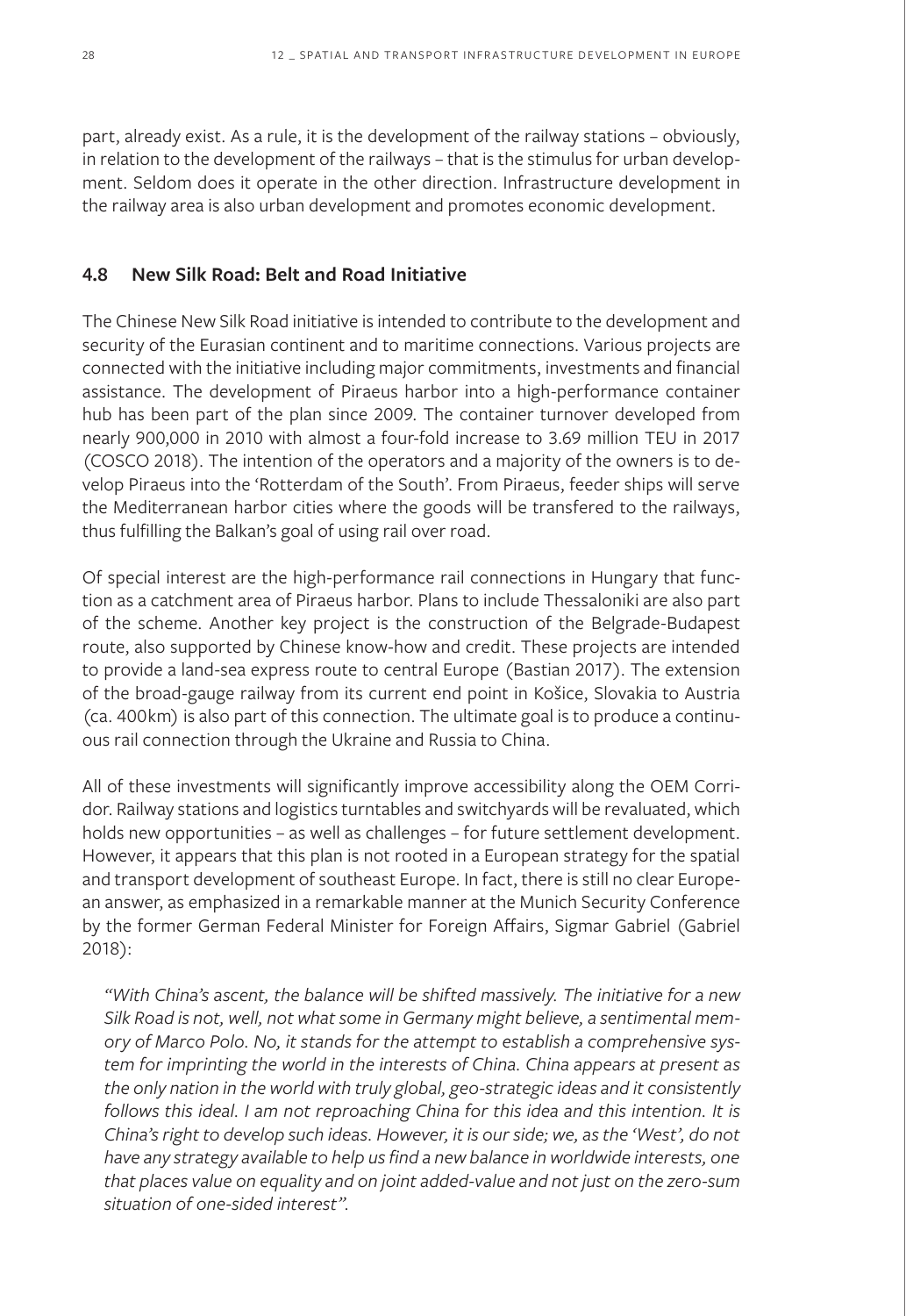To summarize, integrated spatial and transport development at the transnational scale cannot be planned only from a European perspective. Rather, global influences also shape the future development of European space. Therefore, understanding the transcontinental trends, on the one hand, and learning from best European examples in the domain implemented so far, on the other hand, are the steps to follow in order to strengthen territorial integration in Europe.

### **5 Spaces and projects of European importance along the OEM Corridor**

The spaces and projects of European importance focus on areas and spatially important tasks of common European interest. For example, in numerous areas along the OEM Corridor (Fig. 4) intensive cooperation at all state levels, including the European, is necessary in order to attain an integrated and financially viable solution in a manageable timeframe. The projects presented below are divided into four groups according to their territorial background. For the detailed information on these projects see Perić/Niedermaier in this book.

### **5.1 Germany**

In Greater Hamburg, in spite of the stagnating turnover of the port of Hamburg, an increase in the number of bottlenecks in the harbor's hinterland rail network is to be expected. This is also dependent on the dynamic population development, which will also increase passenger transport and lead to competition with rail freight transport. The track connections of Hamburg's harbor are based on a two-axis concept:

- > Via the southern route: Uelzen to Stendal; Hannover
- > Via the eastern route: Wittenberg to Stendal; Berlin

A construction project that is important for Hamburg's harbor is the southern Alpha-E/Y-Route project. The construction of the stretch from Hamburg and Bremen towards Hannover will play a central role.

## **5.2 Central Europe**

The area between Germany and the Czech Republic, more precisely, between Dresden and Usti nad Labem, is gaining importance due to the new tunnel to be constructed in the near future as a result of successful cross-border cooperation. The tunnel can increase the performance of the route and reduce travel times between the centers. The partial storage of freight transport in the long tunnels will contribute considerably to noise reduction in the Elbe valley and thereby enhance its value as a living space (see Heldt in this book).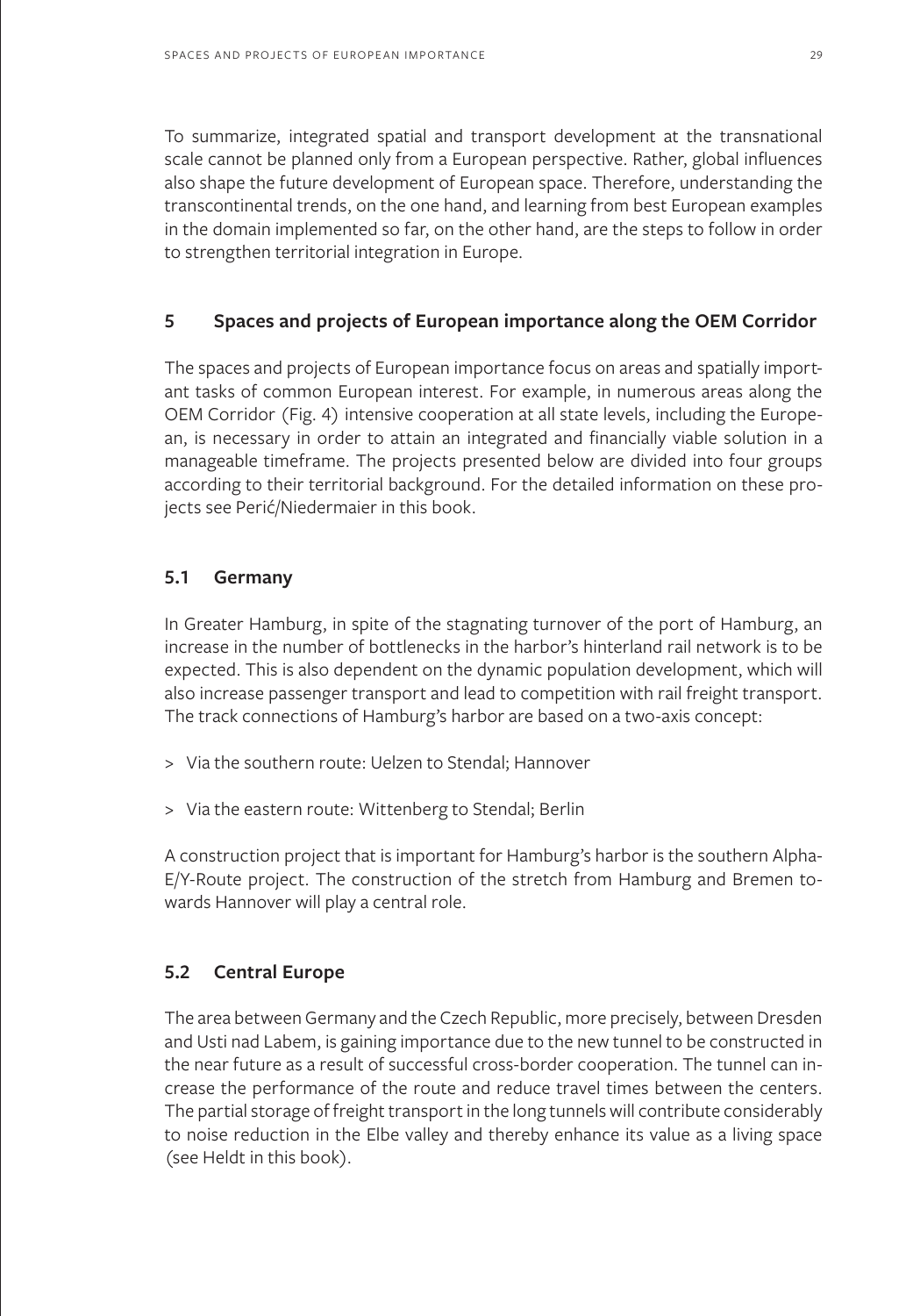

*Fig. 4: Spaces of European importance along the OEM Corridor / Source: Mathias Niedermaier, ETH/IRL, Chair of Spatial Development*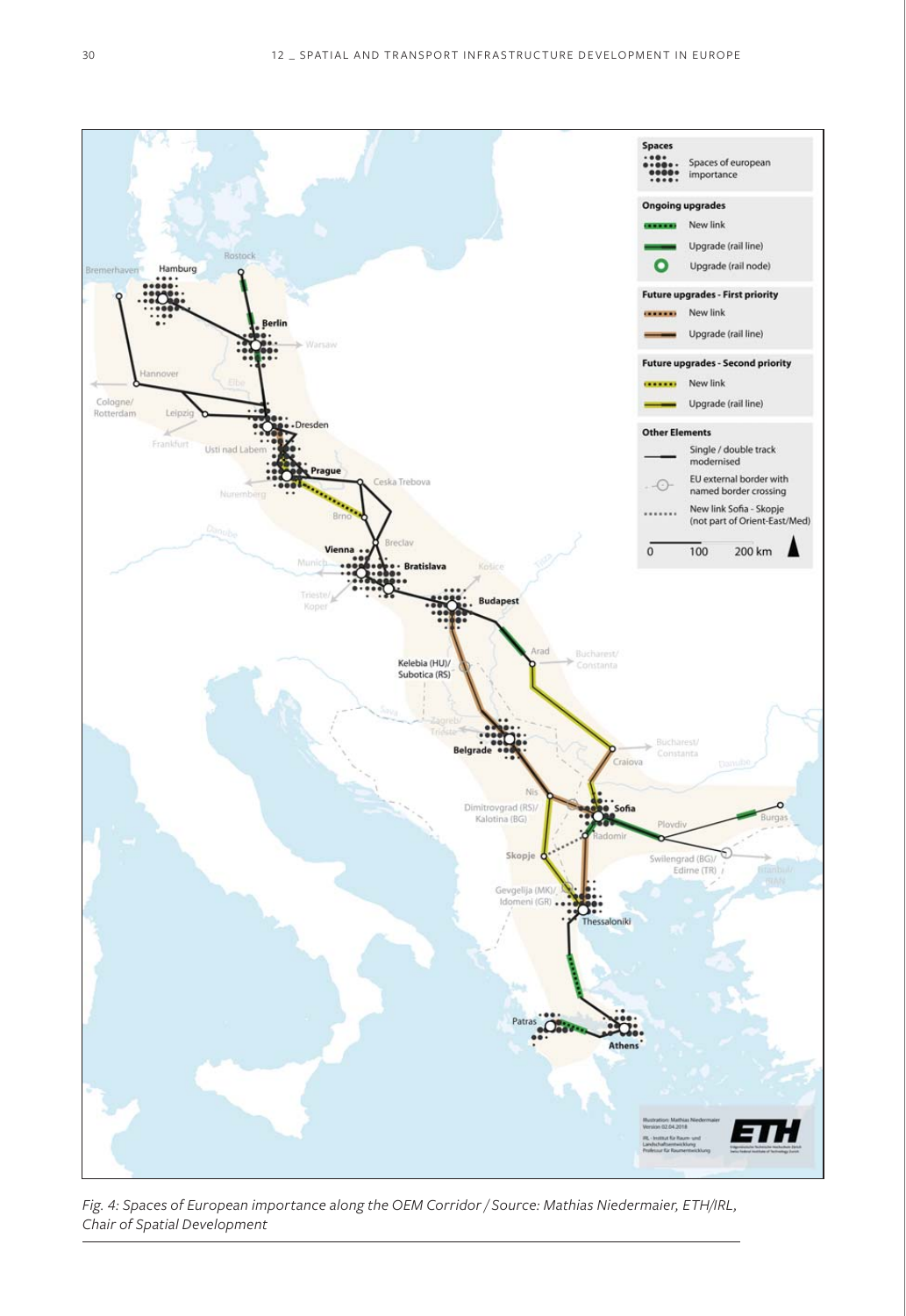In the Vienna area, many TEN-T corridors cross each other. The south railway with the Koralm and Semmering base tunnels contributes to considerable travel-time reductions for freight and passenger transport to the south. The abovementioned possible extension of the broad-gauge railway from the present end point in Košice, Slovakia to Vienna, Austria would help Vienna become a first-class hub for freight transport, along with the harbor establishment and the marshalling yard in Kledering. The launch of a faster connection from Belgrade to Budapest would raise the value of the corresponding railway stations. This could stimulate the development of settlements according to the inward development principle (see Voigt in this book).

#### **5.3 Balkans**

In Belgrade, the launch of a faster connection to Budapest will lend considerable drive to the new central station. The difficult topographical conditions in the surroundings, which since the mid-1970s have been included in the planning and construction of the new through station, will pose challenges to urban design. The railway station on the Sava river waterfront closed in July 2018, leading to an impressive, although also questionable, development along the Sava waterfront (see Čukić*/Perić* in this book). Bearing in mind the possibility of Serbia entering the EU by 2025, the opportunities for cooperation in this area should already have been explored in order to make the space of European importance.

Sofia's metropolitan area is a central node in the Bulgarian railway system. For historic reasons, railway transport is oriented in an east-west direction, i.e. from the Black Sea to the Danube river. Numerous upgrades of existing railway lines are planned. Traditionally, improving the attractiveness of the connection to Thessaloniki could contribute to the economic recovery of the space and an intensive integration of interrelationships between Bulgaria and Greece. The new connection via Skopje is also important as it ties together the fastest connection between Thessaloniki and Niš.

### **5.4 Greece**

Thessaloniki is the 'turning platform' between Greece and the north for freight as well as passenger transport. The harbor of Thessaloniki needs more effective and urban-compatible hinterland connections for freight transport. After the commissioning of the rapid railway connection to Athens in 2019/20 (just under 4 hours) and the construction of the metro station, the railway station area is set to become a central area for changing public transport. In the catchment area of the railway stations, interesting transformation area units will be opened for settlement development within the urban areas.

Greater Athens is the strategic beachhead to the Mediterranean Sea, which since the rise of China and its stream of goods from Asia is of strategic importance for Europe, just as it was in antiquity. Embedding Chinese investments and engagement, all mainly related to harbor and track projects, is of extraordinary importance. This involves finding the quickest possible implementation of a direct connection from Piraeus to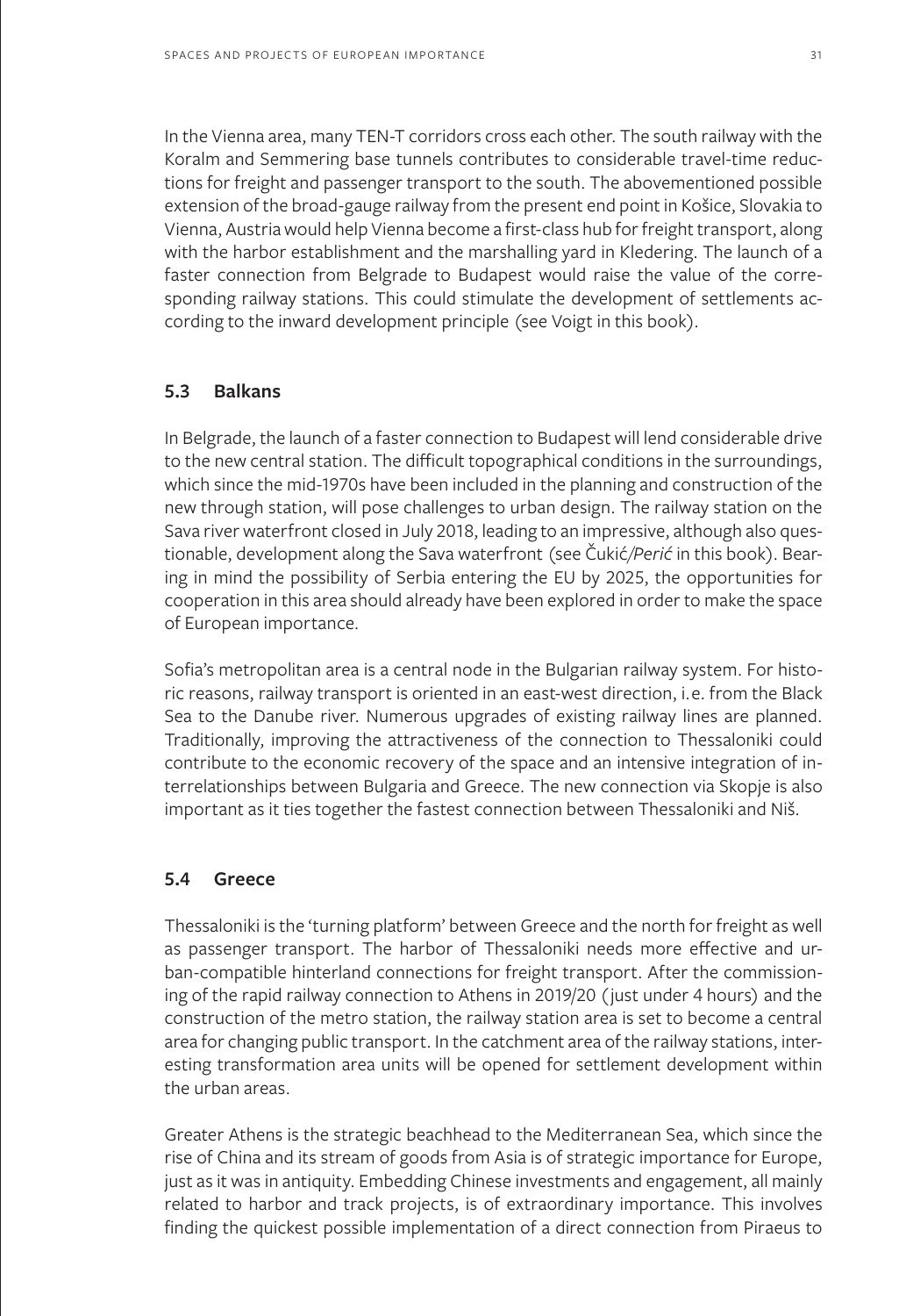Thessaloniki and Patras. This development can promote the desired decentralization in Greece through a network of cities and localities, with the tracks as the strategic backbone in both the medium and long term. Numerous, in some cases large, brownfields can be found in the catchment area of high capacity railway stations, whose transformation should have priority before any further expansion of the settlement areas. With the strengthening of the railway system will also come benefits from sustainable tourism development, e.g. as in classic holiday countries such as Spain and France.

For Patras, the opening of the normal and double-gauge routes to Patras will provide special opportunities, especially if the missing link to Patras can be managed in the next few years (see Frezadou in this book). Cities and localities along the lines could profit from attractive train ticket offers, as tourism has on the Peloponnese. In Patras and along the line are interesting land reserves for inward settlement development. The step-wise activation of the meter-gauge Peloponnese Railway should be considered as an attractive transport system not only for the economic and living spaces but also as an attractive route for tourism.<sup>11</sup> Furthermore, Patras could develop a platform of exchange, particularly to operate with the ferries to and from Italy and cruise liners. One definite challenge is the clarification of how the freight harbor of Patras should be connected in future.

### **6 In conclusion**

The OEM Corridor is a highly challenging macro-region in Europe. On the one hand, the interests of the important global 'players' aware of geo-political strategies are interwoven along the axis. On the other hand, the current bottlenecks rooted in different past histories, cultures and identities are considered an impediment to the fastpace development of the line. Nevertheless, times of crisis are also times of opportunity. Therefore, in addition to economic prosperity as the main trigger for any activity in the macro-region, the political stability and, foremost, protection of peace should be seen as the main guidelines for a sustainable future. These goals can be achieved especially if national and European institutions can inspire the great number of actors to embrace European thinking and motivate them to take up their own initiatives.

Integrated spatial and transport development is seen as a tool for territorial integration in Europe. By its very nature, it revolves around interdisciplinary cooperation. Hence, such a development cannot be pursued based only on quantitative technical parameters, such as those associated with transport infrastructure improvement, or on abstract spatial visions, formal planning instruments and regulatory mechanisms. On the contrary, changes of both the policy-making process and its implementation

<sup>11</sup> At the symposium held at ETH Zurich "Trains, Tourism and Regional Development of Peloponnesian and Rhaetian Railways", the Patras region representatives met with the management of the Swiss Rhaetian Railway and developed some interesting perspectives for the future.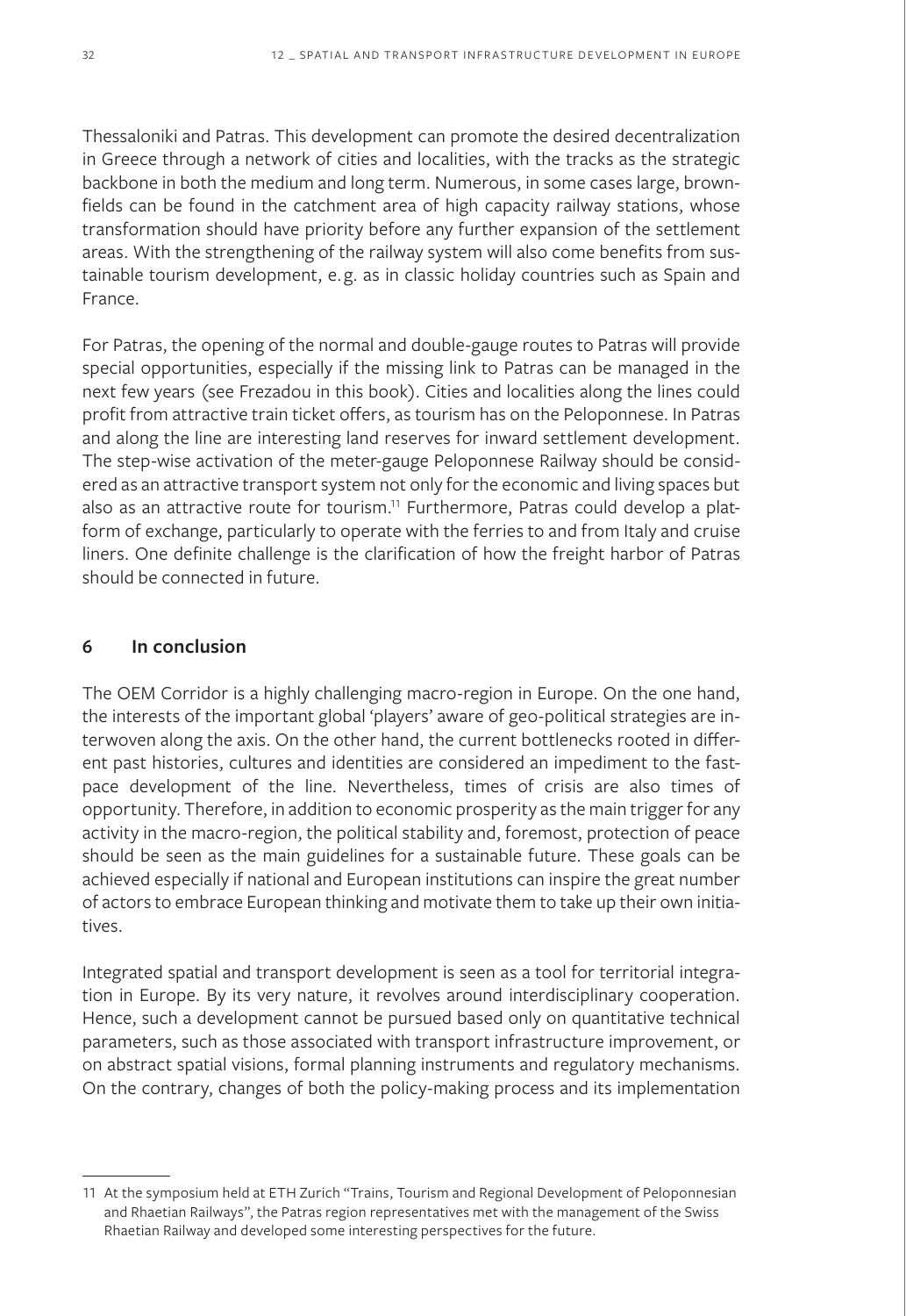are required. Looking at the current practices along the OEM Corridor, highly cooperative and informal procedures have been applied in several places (e.g. Dresden–Usti nad Labem, Patras). However, these are only sporadic successful examples.

Therefore, further research should be focused on creating the strategy for integrated spatial and transport development along the OEM Corridor. This is a long process and demands many steps to be previously taken. One of these (the main contribution of the ARL international working group) is the creation of the Position Paper 109 (ARL 2019). This succinct document contains both a situational assessment and major recommendations covering three pillars: transport infrastructure, integrated spatial and transport policies, and cooperative planning procedures and know-how. The underlying inductive approach has a clear focus: railways as the backbone for urban development secure sustainable urban growth, further leading to regional prosperity and, finally, European cohesion.

#### **Literature**

ARL – Academy for Spatial Research and Planning (2019): Position Paper 109. Spatial and Transport Development in European Corridors – Example Corridor: Orient/East-Med. Connecting and Competing in Spaces of European Importance. Hannover: ARL.

Bastian, J. (2017): The potential for growth through Chinese infrastructure investments in Central and South-Eastern Europe along the "Balkan Silk Road". London: European Bank for Reconstruction and Development.

Braun, C. (2018): Integrated Spatial and Inland Port Development along the Waterways of European Importance: Example of the Rhine-Alpine Corridor (in German). Doctoral diss. Zurich: ETH Zurich. CEC – Commission of the European Communities (2008): Green Paper on Territorial Cohesion: Turning Territorial Diversity into Strength. Luxembourg: Office for Official Publications of the European Communities.

CEC – Commission of the European Communities (2011): White Paper – Towards a competitive and resource efficient transport system. Luxembourg: Office for Official Publications of the European Communities.

COSCO SHIPPING Ports Limited (2018). Annual results announcement for 2017

http://doc.irasia.com/listco/hk/coscoship/annual/2017/res.pdf (June 7, 2018).

CSD – Committee on Spatial Development (1999): ESDP – European Spatial Development Perspective. Towards Balanced and Sustainable Development of the Territory of the European Union. Luxembourg: Office for Official Publications of the European Communities.

Drewello, H.; Scholl, B. (Eds.) (2016): Integrated Spatial and Transport Infrastructure Development: The Case of the European North-South Corridor Rotterdam–Genoa. Cham: Springer International Publishing Switzerland.

EC – European Commission (2013): Trans-European Transport Network, Ten-T Core Network Corridors

http://ec.europa.eu/transport/themes/infrastructure/doc/ten-t-country-fiches/ten-t-corridor-map-2013.pdf (March 28, 2018).

EC – European Commission (2014): Investment for Jobs and Growth: Promoting development and good governance in EU regions and cities (Sixth Report on Economic, Social and Territorial Cohesion). Luxembourg: Publication Office of the European Union.

European Council (2000): Lisbon Strategy. Lisbon: European Council.

EU Ministers (2007a): Territorial Agenda of the European Union: Towards a more competitive and sustainable Europe of diverse regions. Agreed on the Occasion of the Informal Ministerial Meeting on Urban Development and Territorial Cohesion, May 24-25, Leipzig

https://ec.europa.eu/regional\_policy/sources/policy/what/territorial-cohesion/territorial\_agenda\_ leipzig2007.pdf (June 17, 2019).

EU Ministers (2007b): Leipzig Charter on Sustainable Cities. Agreed on the Occasion of the Informal Ministerial Meeting on Urban Development and Territorial Cohesion, May 24-25, Leipzig http://ec.europa.eu/regional\_policy/archive/themes/urban/leipzig\_charter.pdf (June 11, 2012).